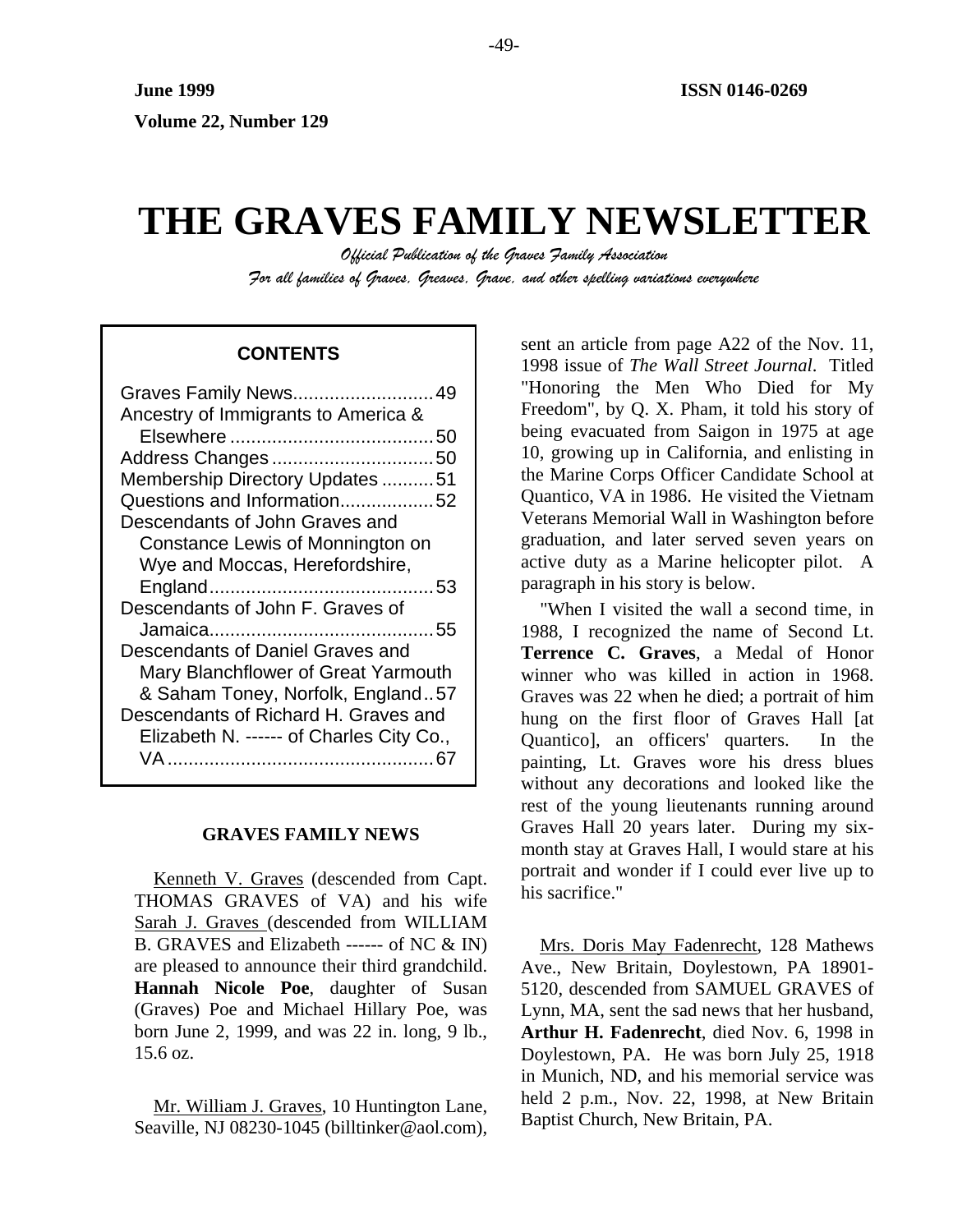# **ANCESTRY OF IMMIGRANTS TO AMERICA & ELSEWHERE**

Most of us have been eagerly awaiting the discovery of the earlier ancestry of our earliest known Graves or Greaves ancestor. To some of us, it seems as if the wait has been forever and will never end.

| <b>Memberships:</b> |  |
|---------------------|--|
|                     |  |

| Regular (U.S. & Canada)                         | \$20/year |  |
|-------------------------------------------------|-----------|--|
| Other countries (air mail)                      | \$30/year |  |
| Sustaining (U.S. & Canada)                      | \$40/year |  |
| Other countries (air mail)                      | \$50/year |  |
| Life (U.S./Canada, 62 and older) \$600 one time |           |  |
| Foreign memberships must be paid by money       |           |  |
| order in U.S. dollars. All back issues (1976-   |           |  |
| present) are available at current price.        |           |  |

**Newsletter only available to individuals as part of Graves Family Association membership. No charge for queries.** 

**Published by:** 

**THE GRAVES FAMILY ASSOCIATION 20 Binney Circle, Wrentham, MA 02093 Internet Home Page: http://www.gravesfa.org** 

**Newsletter Editor: Kenneth Vance Graves 20 Binney Circle, Wrentham, MA 02093 (508)384-8084 ken.graves@gravesfa.org** 

**Treasurer: Elaine Tobias, Overland Park, KS Elaine.Tobias@unilever.com Director, On-line Computer Help: H. W. ("Bud") Graves, Veradale, WA dfrh81a@prodigy.com Director (Temporary), Internet Home Page:** 

 **Kenneth Vance Graves Graves Online List Manager: Marjorie Ferris, Rialto, CA** 

 **MBFerris@aol.com** 

**Research Coordinators** 

**Graves of Cambridgeshire, England: Nedra Dickman Brill, CG, 2410 NE 58th Ave., Portland, OR 97213-4002 brillnd@pacifier.com** 

**© Graves Family Association, 1999**

Mrs. Corrine G. Morrison, 101 Sage St., Pearce, AZ 85625, descended from Thomas Graves, 1645 settler in Hartford, CT, recently wrote, "Is there nothing known at all about Thomas or his wife? Did they not have any type of information kept when they sailed?" The answer is that there probably were a number of records made of these and other immigrants during their travels to a new land and at other times during their lives, but most of those records haven't survived. Indeed, it is a wonder that so many records have survived.

For most immigrants, all the obvious sources of information have been searched over many years. To find earlier ancestry, we generally are finding that we have to await the gathering and searching of large bodies of data (such as census records, vital statistics in parish registers and elsewhere, and wills). Because so many of these records are now being computerized, we will be seeing much more progress in the next few years. The other promising approach is to look at all people associated with the ancestor of interest, including blood relatives, families associated by marriage, business associates, neighbors, and others.

It seems likely that we will eventually find the ancestry of most of the immigrant ancestors, if we are willing to be patient and to do the research needed. Volunteers to do research and to manage it are still needed.

## **ADDRESS CHANGES**

Mrs. Mildred Smith Pearce of Boulder, CO, descended from THOMAS GRAVES of DE, Quaker, has moved to 1055 Adams Circle, #807, Boulder, CO 80303.

Mr. Eric S. Richardson of Versailles, KY, descended from Capt. THOMAS GRAVES of VA, has moved to 402 Keokuk Ct., Versailles, KY 40383-9005.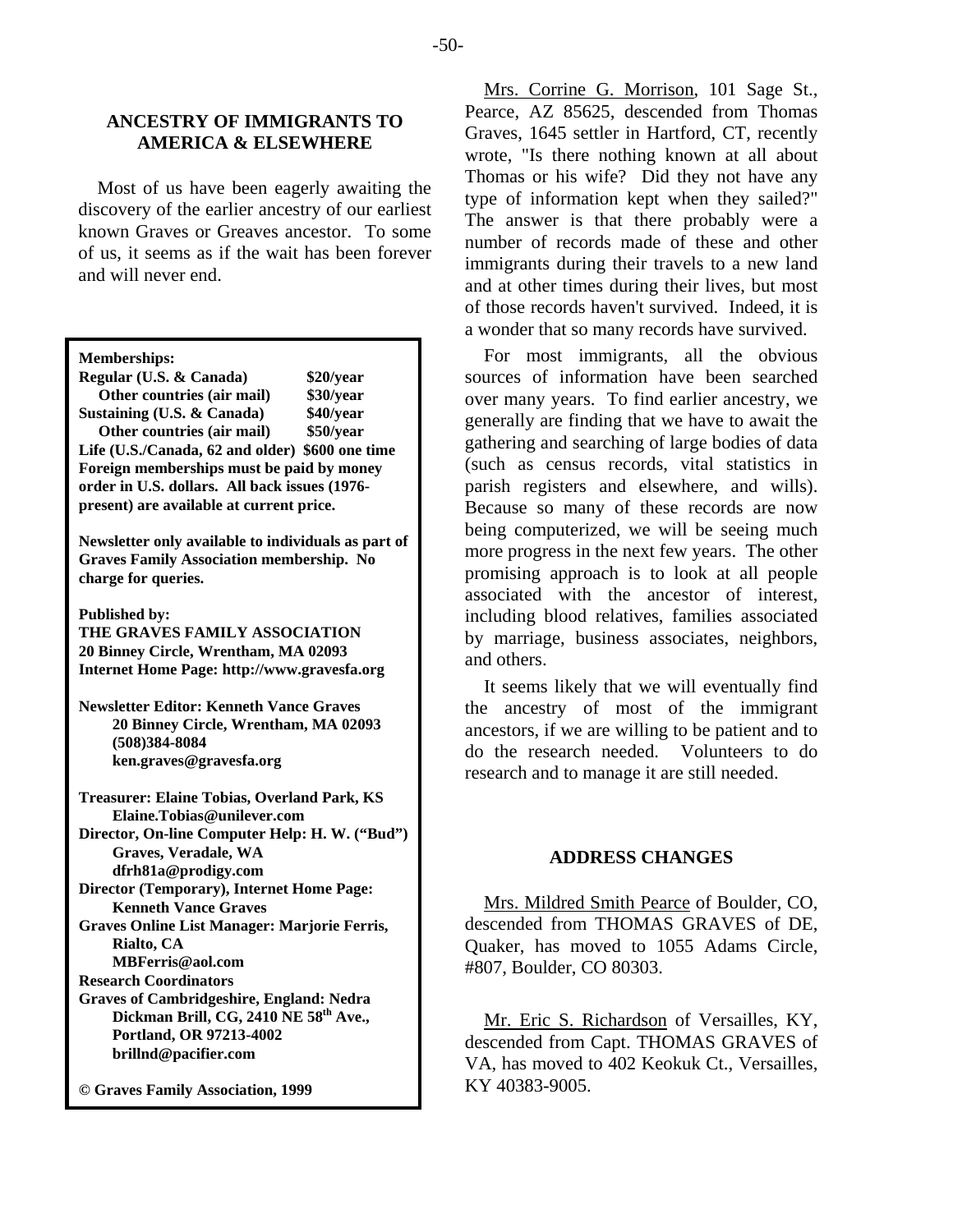Dr. & Mrs. John W. Graves, descended from Deacon GEORGE GRAVES, have moved from Chatham, MA to The Melrose, 601 Route 28, Apt. 101, Harwich Port, MA 02646-1928.

Mrs. Ella Thompson Hobbs, descended from Capt. THOMAS GRAVES of VA, has moved from Blacksburg, VA to 1009 Old Country Club Rd. NW, #309, Roanoke, VA 24017.

Ms. Kate Christ, descended from THOMAS GRAVES and Miss Liles of TN, has moved from Seattle, WA to 1270 Beethoven Common, #306, Fremont, CA 94538.

Mrs. Helene E. Hughes, descended from WILLIAM GRAVES of TN & IN, has moved from Tucson, AZ to Kings Court, 1623 Rex Place, Traverse City, MI 49686.

Mrs. Marian Faye Graves Hendricks, descended from JOHN GRAVES OF Concord, MA, has moved from Galena, IL to 5727 Richmond Dr., Madison, WI 53719-1605.

Mr. William J. Graves, descended from Capt. THOMAS GRAVES of VA, has moved from Malvern, PA to 10 Huntington Lane, Seaville, NJ 08230-1045.

Mr. Robert C. Graves, Jr. of Deep River, CT, descended from Lt. WILLIAM GRAVES and Elizabeth Williams of MA, NS & NB, Canada, has moved to 391 Main St., Apt. 606, Deep River, CT 06417.

## **MEMBERSHIP DIRECTORY UPDATES**

*New Members*  BAIRD, Mr. James A. PO Box 50353, Denton, TX 76206-0353 Ancestry: John Graves of NC and Blount Co., AL

DeRISEIS, Mrs. Janet Elizabeth Greaves

838 West Elkcam Circle, #212, Marco Island, FL 34145 Ancestry: Richard Greaves of Bradfield, Yorkshire & Chesterfield, Derbyshire, England

DILLARD, Mrs. Cristy E. PO Box 15253, Hattiesburg, MS 39404-5253 Ancestry: Capt. Thomas Graves of VA, via John<sup>2</sup>, Thomas<sup>3</sup>, John<sup>4</sup>, Thomas<sup>5</sup>, Rice<sup>6</sup>, Thomas<sup>7</sup>, Benjamin Walter<sup>8</sup>

ELDRIDGE, Mrs. Marilyn 11424 North 40<sup>th</sup> St., Phoenix, AZ 85028-2103 Ancestry: Rear Adm. Thomas Graves of Charlestown, MA, via #512

GAFFORD, Mrs. Margaret Graves Rt. 1, Box 94-B, North Zulch, TX 77872 Ancestry: Frederick Graves and Christena ------ of NC, TN & Allen Co., KY

GRAVES, Mr. Bruce Wayne 753 SW Sunset Way, Troutdale, OR 97060 Ancestry: Capt. Thomas Graves of VA, via  $John<sup>2</sup>$ ,  $\text{Ralph}^3$ ,  $\text{Ralph}^4$ ,  $\text{John}^5$ ,  $\text{John}^6$ ,  $\text{John}^7$ ,  $\text{Richard}^8$ ,  $\text{Nelson}^9$ 

GRAVES, Mr. Burr R. 6928 Rochelle Drive, Plano, TX 75023-1049 Ancestry: Thomas Graves of New Castle Co., DE, Quaker

GRAVES, Mr. Donald Max 3415 River Path, San Antonio, TX 78230 Ancestry: John Melton Graves of KY

GRAVES, Mrs. Gertrude 75 284 St. Andrews Court, Indian Wells, CA 92210 Ancestry: Joseph Graves and Rachel Pratt of Framingham, MA

HARRIS, Ms. Yvonne M. 45 Devonshire St., Walkerville, South Australia 5081, Australia Ancestry: George Graves

LEINHAAS, Mrs. Elizabeth Wrenn 10964 Bland Ridge Drive, Petersburg, VA 23805-7143 Ancestry: Capt. Thomas Graves of VA, via John<sup>2</sup>,  $Thomas<sup>3</sup>$ , John<sup>4</sup>, Thomas<sup>5</sup> m. Ann Davenport, Solomon<sup>6</sup>

## **QUESTIONS AND INFORMATION**

*MISCELLANEOUS GRAVES FAMILIES*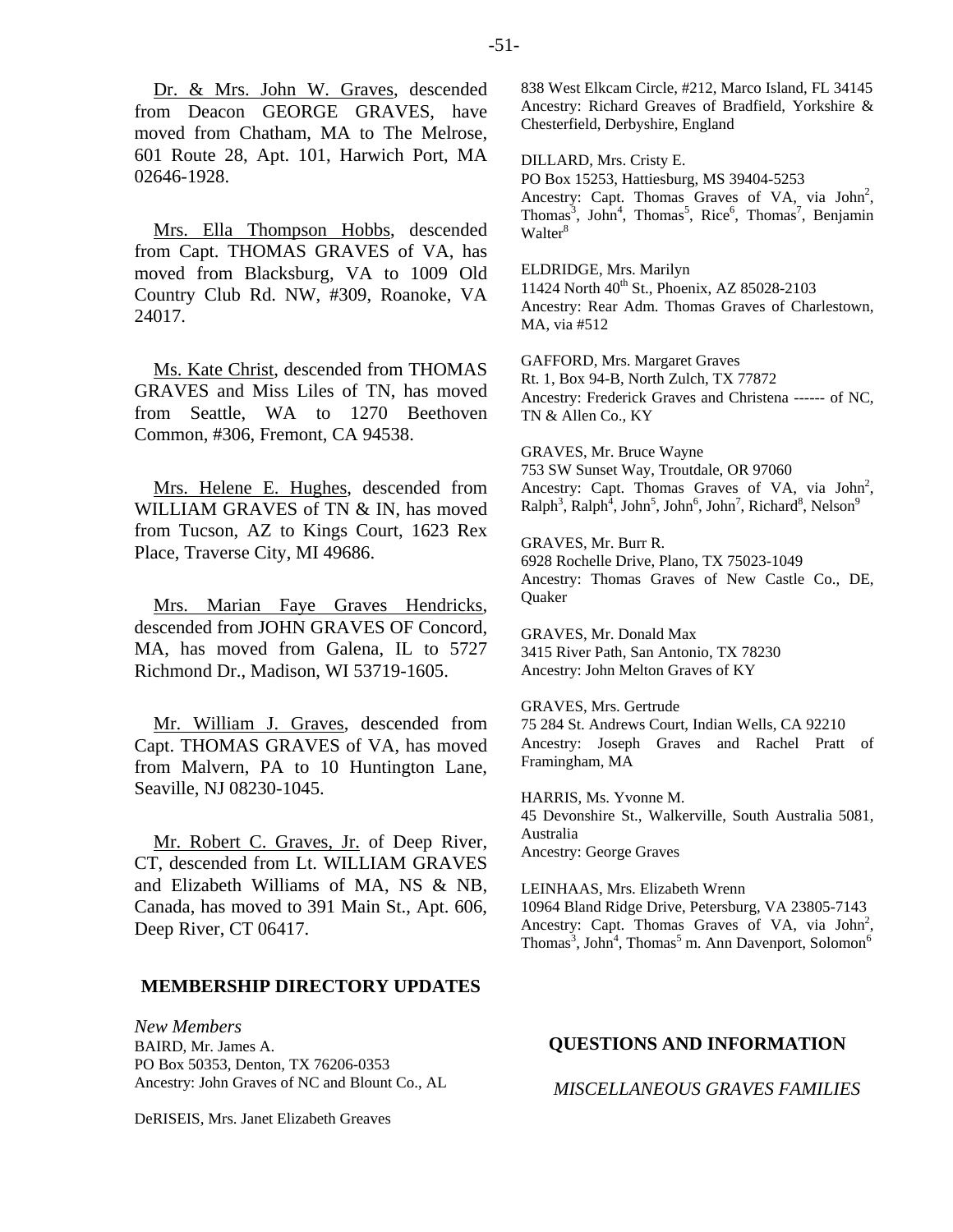Mr. James W. Bowman, PO Box 123, Annapolis, IL 62413-0123 (bowman2 @midwest.net), is looking for the ancestry of her ancestor, ANN GRAVES, born June 1772, died Jan. 1867, married James Robert Bowman (June 1778-July 1866). His descent from Ann is: (1) Ann Graves, (2) Samuel Bowman, (3) Charles Albert Bowman, (4) Jamie Loren Bowman, (5) James W. Bowman. The dates for Ann are from her headstone (probably in IL).

Another researcher said that Ann Graves was descended from the Quaker family of THOMAS GRAVES of New Castle Co., DE as follows: Thomas<sup>1</sup>, Samuel<sup>2</sup>, Jonathan<sup>3</sup>, Samuel<sup>4</sup>, Ann<sup>5</sup>. However, this connection is questionable and evidence is needed. Can anyone help?

Mrs. Mary Sinkewicz, 1667 Pratt St., Philadelphia, PA 19124-1367 (MarSink @aol.com), wants to find the ancestry of her gg-grandmother, SARAH GREAVES. All her information is below.

(ED. NOTE: After checking for family records and knowledge of other family members, the first place to check is the census records.)

# DESCENDANTS OF SARAH GREAVES AND ------ DEARDEN OF PA

## GENERATION 1

Sarah Greaves (1) married ------ Dearden. They probably lived in PA. There were probably other children.

Children - Dearden

+2. Charles Dearden, b. 1861, m. Kathryn French Wyckoff, 1884, d. 11 Sept. 1910.

#### GENERATION 2

Charles Dearden (2) was born in 1861, and died 11 Sept. 1910 in Philadelphia, PA (according to his death certificate). It is said that he lived in Williamsport, PA, but no evidence has been found to support that. He married Kathryn French Wyckoff in 1884.

# Children - Dearden

- 3. Hattie May Dearden, b. 1 May 1885.
- 4. Eva Almira Dearden, b. 12 May 1887.
- 5. Charles Elijah Dearden, b. 11 Dec. 1896. Lived in Davisville, PA, now called Southampton, PA.
- 6. William E. Dearden, b. 1 May 1899. Lived in Philadelphia, PA.
- 7. John Hirst Hitchen Dearden, b. 9 Feb. 1897. Lived in Philadelphia, PA. Grandfather of Mary Sinkewicz.

## *GRAVES FAMILIES OF THE BRITISH ISLES*

Mr. Brian Arnold, PO Box 918, Naracoorte, South Australia 5271, Australia (arnodeans@hotmail.com), would like to learn more about his ggg-grandmother, SARAH GRAVES, and her ancestry. His information is in the following partial genealogy.

# DESCENDANTS OF SARAH GRAVES AND DURHAM FLECKNER OF DERBYSHIRE & WARWICKSHIRE, ENGLAND

## GENERATION 1

Sarah Graves (1) was born about 1784 in Repton, Derbyshire, England, and died about 1860 in Broad Lane, Coventry, Warwickshire. She married Durham Fleckner on 11 Oct. 1809 at Stoneleigh, Warwickshire. This was his second marriage. He had first married Mary Elizabeth ------ about 1803. She died in childbirth in 1805.

All the following children were born and christened in Stoneleigh or Coventry, Warwickshire.

Children - Fleckner/Flecknor

- +2. John Graves Flecknor, b. 1811, m. Lucy Woodfield, 1838.
- +3. Ellen Flecknor, b. 1812, m. Thomas Arnold, 1838.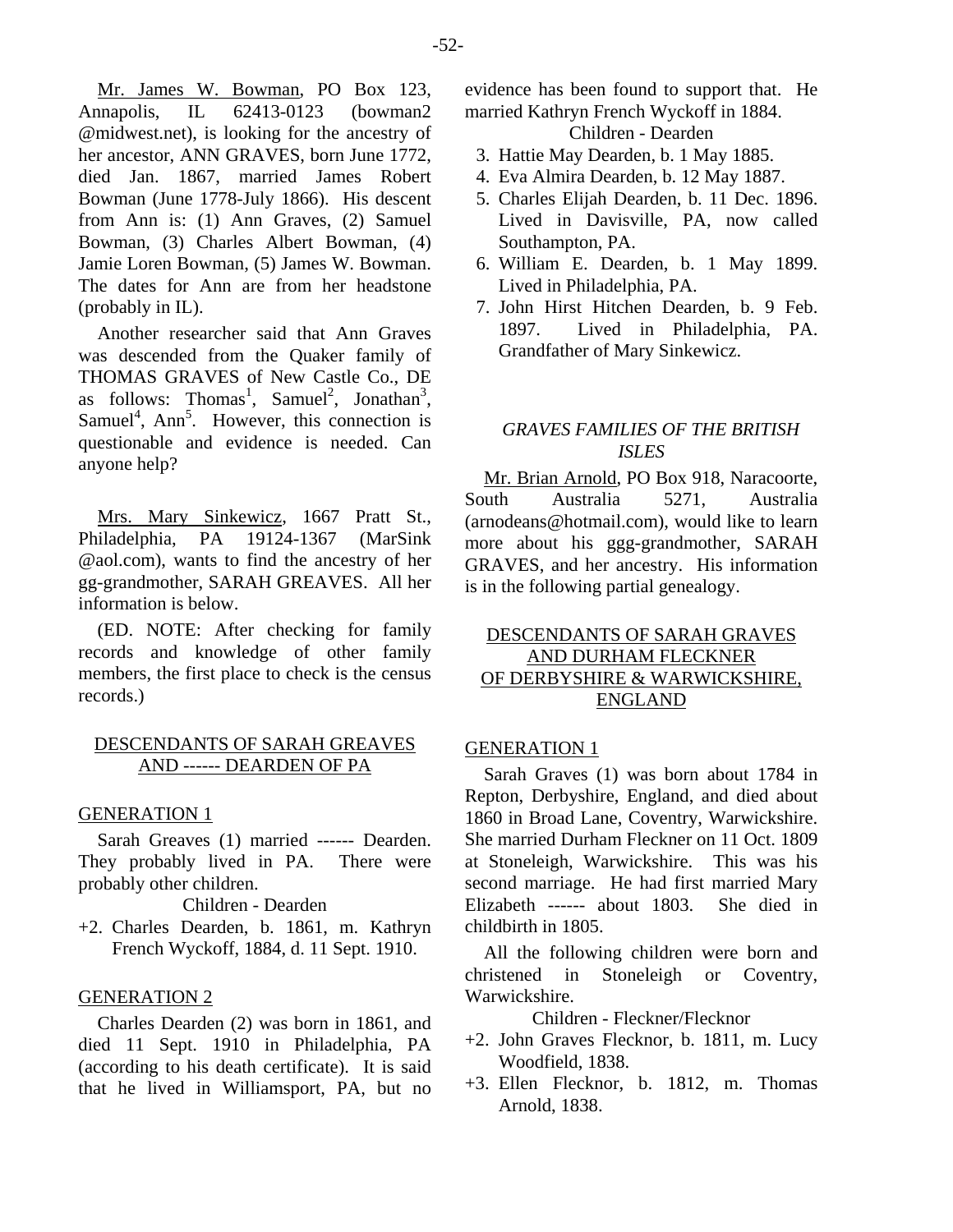+4. William Flecknor, b. 1815, m. Elizabeth Lowe, 1858.

#### GENERATION 2

John Graves Flecknor (2) was born in 1811. He married Lucy Woodfield in 1838.

Children - Flecknor

- 5. Mary Ann Flecknor, b. 1840.
- 6. John Graves Flecknor, b. 1842.
- 7. Lucy Flecknor, b. 1846.
- 8. William Flecknor, b. 1848.
- 9. Martha Flecknor, b. 1851.

Ellen Flecknor (3) was born in 1812. She married Thomas Arnold in 1838.

Children - Arnold

- 10. Sarah Arnold, b. 1839.
- 11. Elizabeth Arnold, b. 1841.
- 12. Ann Arnold, b. 1843.
- 13. Thomas Edward Arnold, b. 1845.
- 14. Ellen Arnold, b. 1847.

William Flecknor (4) was born in 1815. He married Elizabeth Lowe in 1858.

Children - Flecknor

15. William Flecknor, b. 1859.

Dr. Thomas K. Stone, 80 Robertson Ct., Clarkston, MI 48346-1546 (TKStone @aol.com), is looking for help with the ancestry of JOHN GRAVES (or GREVES) who married Constance Lewis and lived in Herefordshire, England. He is descended from Elizabeth Graves (#7 in the following genealogy. We would also like to find others descended from this family. Most of the information below is from the International Genealogical Index (IGI).

# DESCENDANTS OF JOHN GRAVES AND CONSTANCE LEWIS OF MONNINGTON-ON-WYE AND MOCCAS, HEREFORDSHIRE, ENGLAND

John Graves (or Greves) (1) married Constance Lewis on 12 Sept. 1737 in Monnington on Wye, Herefordshire, England. His surname and that of all his children was spelled Greves in the IGI. All the children were baptized in Moccas, Herefordshire. The date and place of his marriage and the baptisms of all his children are from the IGI. The only possibility for parents of John Graves, from the incomplete information in the IGI, is Thomas Graves, bapt. 22 or 23 April 1701, Blakemore, Herefordshire, m. Ann ------.

Children - Graves (or Greves)

- +2. John Graves, bapt. 9 July 1738, m. Elizabeth Derry, 27 Jan. 1769, bur. 21 June 1810.
	- 3. Mary Graves, bapt. 27 May 1740.
- 4. Sarah Graves, bapt. 22 Jan. 1741.
- 5. Catherine Graves, bapt. 12 May 1745.

## GENERATION 2

John Graves (2) was baptized 9 July 1738 in Moccas, Herefordshire, England, and was buried 21 June 1810 in Wellington, Herefordshire. He married Elizabeth Derry on 27 Jan. 1769 in Bishops Frome, Herefordshire. She was baptized 30 Nov. 1749 in Ullingswick, Herefordshire, and was buried 12 Oct. 1804 in Wellington. All their children were baptized in Wellington, Herefordshire, as shown in the IGI.

Children - Graves

- 6. John Graves, bapt. 19 Nov. 1769.
- +7. Elizabeth Graves, bapt. 24 Jan. 1773, m. William Meats, 28 May 1801, d.c. May 1833.
- +8. William Graves, bapt. 30 Jan. 1775, m. Sarah Meats, 21 or 22 Oct. 1798.
	- 9. Nathaniel Graves, bapt. 1 Jan. 1778.
- 10. Sarah Graves, bapt. 19 June 1780.
- 11. Mary Graves, bapt. 30 Nov. 1781, prob. m. Joseph Hope, 26 Oct. 1807 (Ocle Pychard, Herefordshire).
- +12. James Graves, bapt. 4 March 1783, m. Ann Preece, 10 Jan. 1814.
	- 13. Catherine Graves, bapt. 7 Nov. 1784.

GENERATION 1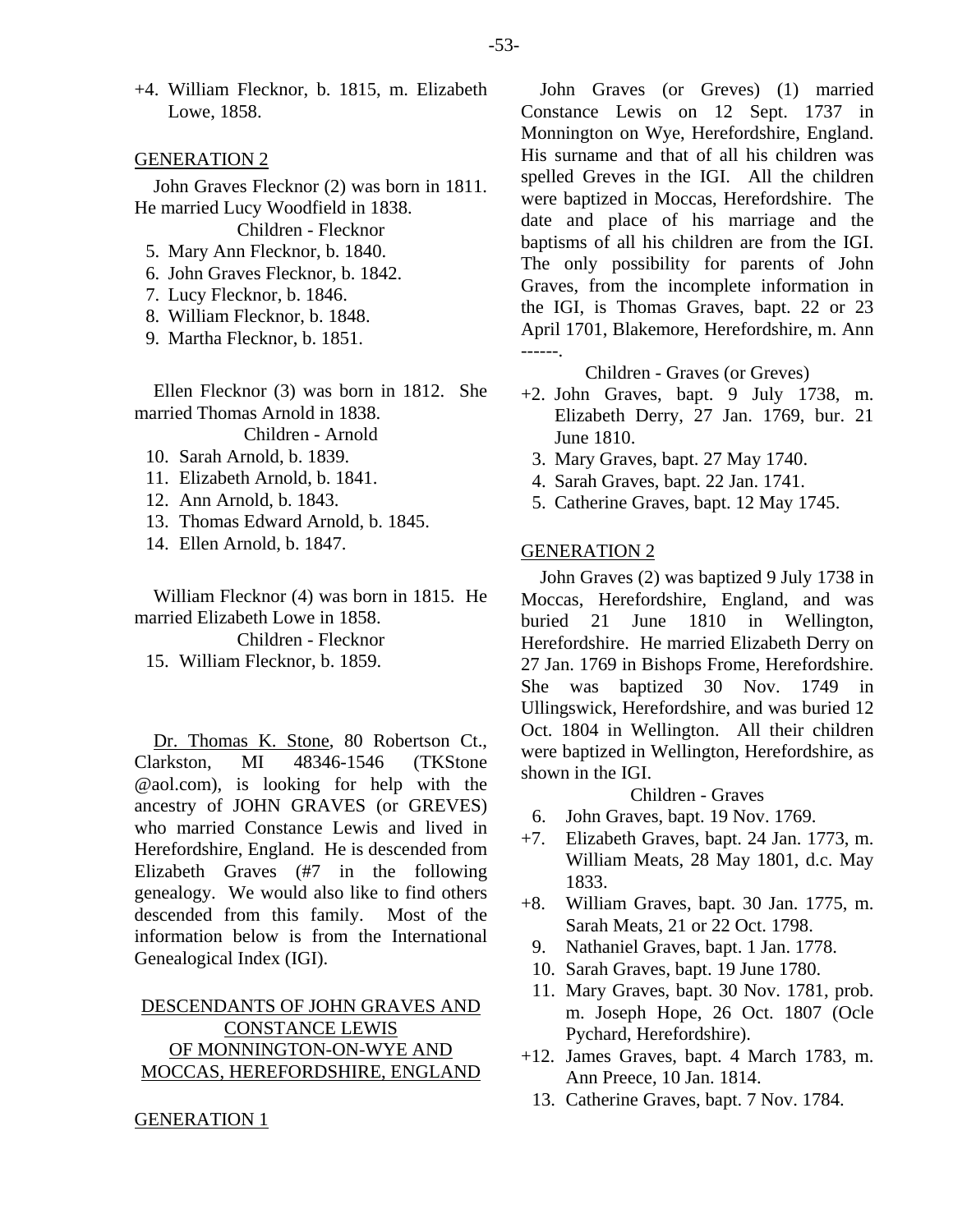- 14. Frances Graves (male), bapt. 28 Sept. 1788.
- 15. Susanna Graves, bapt. 29 Aug. 1792.

## GENERATION 3

Elizabeth Graves (7) was baptized 24 Jan. 1773 in Wellington, Herefordshire, and died about May 1833 in Marsh, Bridge Sollers, Herefordshire. She married William Meats (or Meates) on 28 May 1801 in Wellington. He was born about 1766, and died about Dec. 1833 in Marsh, Bridge Sollers, son of William Meates (bapt. 29 Feb. 1735 in England, m. 27 March 1758 in Mugginton, Derbyshire, d. 18 Aug. 1814 in Bridge Farm, Wellington) and Elizabeth Mason. The IGI shows all their children baptized in Wellington, with various spellings of the surname.

Children - Meats

- 16. William Meete, bapt. 20 Jan. 1803.
- 17. John Meetes, bapt. 4 Sept. 1804.
- 18. Thomas Meate, bapt. 12 May 1806.
- 19. Elizabeth Meates, bapt. 16 Oct. 1808.

William Graves (8) was baptized 30 Jan. 1775 in Wellington, Herefordshire. He married Sarah Meats on 21 or 22 Oct. 1798 in Wellington. All their children were baptized in Wellington except for Helen and Leah, who were baptized in Ullingswick, Herefordshire (according to the IGI).

Children - Graves

- 20. Elizabeth Graves, bapt. 17 May 1799.
- 21. Mary Ann Graves, bapt. 12 April 1803, m. Thomas Allen, 17 April 1834 (Wellington).
- 22. Charlotte Graves, bapt. 23 Jan. 1805, prob. died in infancy.
- 23. Charlotte Graves, bapt. 7 Oct. 1806.
- 24. William Graves, bapt. 21 Feb. 1808.
- 25. Sophia Graves, bapt. 6 May 1810.
- 26. Helen Graves, bapt. 16 Aug. 1812.
- 27. Leah Graves, bapt. 17 July 1814.
- 28. Thomas Graves, bapt. 27 Dec. 1818.

James Graves (12) was baptized 4 March 1783 in Wellington, Herefordshire. He

married Ann (or Anne) Preece (or Preese) on 10 Jan. 1814 in Marden, Herefordshire. Either the early children listed below (all from the IGI) were not children of James, or James married Ann before 1814, or they were children of James by an earlier marriage, or they were born before the official marriage.

## Children - Graves

- 29. Ann Graves, bapt. 24 Nov. 1811 (Wellington, Here.).
- 30. John Graves, bapt. 19 Jan. 1813 (Wellington, Here.).
- 31. William Graves, bapt. 20 March 1814 (Marden, Here.).
- 32. Ann Graves, bapt. 5 Nov. 1815 (Marden, Here.).
- 33. Ann Graves, bapt. 17 Oct. 1816 (Marden, Here.).
- 34. James Graves, bapt. 28 Dec. 1817 (Much Cowarne or Preston Wynne, Here.), prob. m. Susannah Bullock, June 1854 (Burghill, Here.).
- 35. Mary Graves, bapt. 31 Aug. 1823 (Preston Wynne, Here.).
- 36. Catherine Graves, bapt. 11 (or 26) April 1825 (Preston Wynne, Here.).
- 37. Thomas Graves, bapt. 12 July 1825 (Preston Wynne, Here.).

Ms. Madeleine E. Mitchell, NE 1010 Alfred Lane, Pullman, WA 99163, is a 9<sup>th</sup> generation descendant of JOHN F. GRAVES of Jamaica, West Indies. He was from England, but she doesn't know where. Can anyone help? The first four generations of the family are below. She had a previous query on p. 66, 1995 GFNL.

# DESCENDANTS OF JOHN F. GRAVES OF JAMAICA

## GENERATION 1

John F. Graves (1) was born about 1680. He married ------. She died before 1774. Children - Graves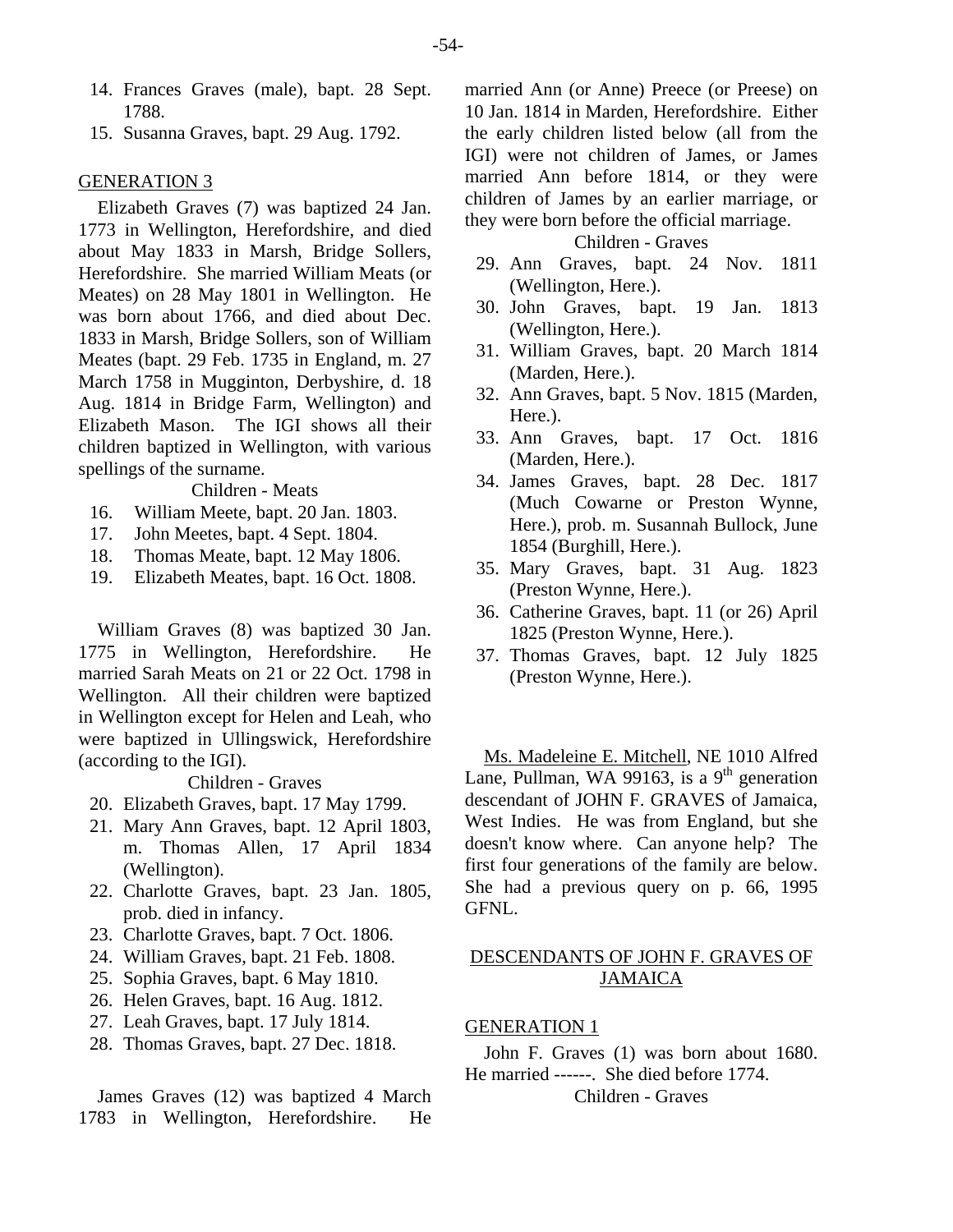- +2. Thomas Graves, b.c. 1715, m. ------, d. before 1773.
- +3. John Graves, b.c. 1718, m. Bathshua Herring, 16 July 1743, d. 29 July 1773.
	- 4. Joseph Graves, b.c. 1719, d. after 1773.

## GENERATION 2

Thomas Graves (2) was born about 1715 and died before 1773. He married ------.

# Children - Graves

- +5. Ann Graves, b.c. 1752, m. William Gerrad Prescott, d. after 1784.
- +6. George Henry Graves, b.c. 1753, m. Grace Woulfe, d.c. 1783.

John Graves (3) was born about 1718, and died 29 July 1773 in Trelawny, Jamaica, West Indies. His will was probated 2 Sept. 1773 in Spanish Town, the capital. In his will he identified his children and his kinsman John Campbell of Westmoreland. He married Bathshua Herring on 16 July 1743 in the parish of Westmoreland, Jamaica. She was born about 1720 and died after 1751. Her Herring family has been traced back to 1480 in Coventry, Warks.

John Graves owned 240 acres of land in St. Elizabeth, Jamaica in 1745. St. Elizabeth is adjacent to Westmoreland; in fact, Westmoreland was split off from St. Elizabeth in 1703. In 1763, in the parish of Trelawny, there were three 300 acre sugar cane properties owned by John Graves.

John had 2 brothers, Thomas and Joseph, both named in his will.

Madeleine Mitchell has found evidence of earlier Graves people in Jamaica. For example, a Charles Graves who had transported himself and his servants to the Island of Jamaica patented 810 acres of land in St. Elizabeth 7 June 1677. She was not able to identify the property nor find where he transported himself from. There were sons and daughters of a John and Sarah Graves baptized and buried in St. Catherine, Jamaica, between 1705 and 1712. The only child who seems to have survived was a Richard Graves, baptized 22 Dec. 1712. A Helen Graves was buried in St. Elizabeth in 1729. There were also several illegitimate children (mulatto, etc.), usually spelled Greaves, in St. Elizabeth and Westmoreland. No connection has been found between these Graves people and the John Graves of this genealogy.

It is possible that John Graves went to Jamaica via Barbados, or he could have arrived via New England. Ms. Mitchell's first Herring in Jamaica was witness to a will of his great-uncle Oxenbridge in Boston in 1674 (he was born in London). There was quite a bit of commerce and traffic between New England and Jamaica between 1670 up until the American Revolution.

## Children - Graves

- 7. Samuel Graves, b.c. 1746, m. Milborough (Linton ? or Petgrave), d. 1 Jan. 1777.
- +8. Bathshua Graves, b.c. 1748, m. Thomas Underhill, c. 1768, d.c. 1791.
- +9. Charles Graves, b. 7 Sept. 1749, m. Johannah Woulfe, d. after 1788.

## GENERATION 3

Ann Graves (5) was born about 1752 and died after 1784. She married William Gerrad Prescott.

Children - Prescott

10. Thomas Prescott, b. 1784.

(George) Henry Graves (6) was born about 1753 and died about 1783. He married Grace Woulfe. She was born about 1754 and died after 1783.

## Children - Woulfe

- 11. John Graves, b. 1775.
- 12. Mary Maisie Graves, b. 1777.
- +13. Sarah Graves, b. 1779, m. Thomas Lynch Linton.
- 14. Ann Graves, b. 1781, m. James Munro.
- +15. Henry Graves, b. 1782, m. Mary Edwards Kelly.
	- 16. Thomas Graves, b. 1783.

Bathshua (U.) Graves (8) was born about 1748 and died about 1791. Her will was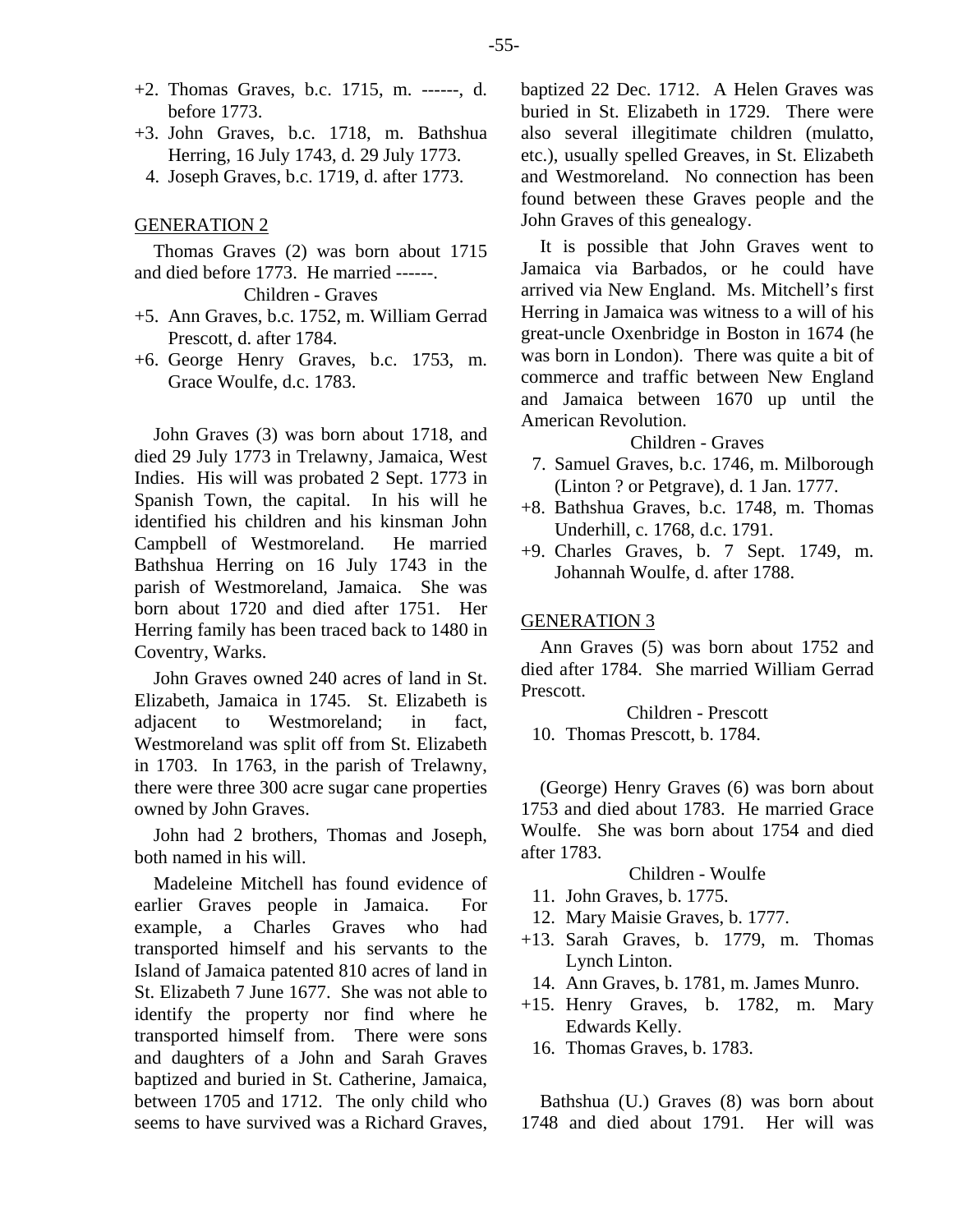probated 18 Feb. 1792. She married Thomas Underhill. He was born about 1746 and died in 1785.

Children - Graves

 17. Ann Herring Graves, b.c. 1762, m. William Ringrose, d. before 1805. He was b.c. 1750.

Children - Underhill

- 18. John Graves Underhill, b. before 1769, d.c. 1818.
- +19. Oliver Herring Underhill, b.c. 1769, m. Margaret Erskine, d.c. 1808.
- +20. Mary Herring Underhill, b. 1772, m. Joseph Barker, Jr., d. 1822.
- +21. Milborough Graves Underhill, b. 1774, m. Samuel Earnshaw, d. 1848.
- +22. Bathsheba Graves Underhill, b. 1780, m. Thomas Kennedy, d. 1835.
	- 23. Thomas Samuel Underhill, b. 1786, d. 1839.

Charles Graves (9) was born 7 Sept. 1749 and died after 1788. He married Johannah Woulfe. She was born about 1756 and died after 1789.

Children - Graves

- 24. Charles Herring Graves, b. 1778.
- +25. Bathshua Graves, b. 20 Jan. 1780, m. Charles Dussard, d. 27 Sept. 1860.
	- 26. John Oliver Graves, b. 1782.
	- 27. Samuel C. Graves, b. 1784.
	- 28. Lydia Graves, b. 1786.
- +29. Julines Beckford Graves, b. 1788, m. Frances Ann Hall, 18 July 1817, d. after 1836.

## GENERATION 4

Sarah Graves (13) was born in 1779. She married Thomas Lynch Linton. He died in 1814.

Children - Linton 30. Henry Graves Linton, b. 1798.

Henry Graves (15) was born in 1782. He married Mary Edwards Kelly.

Children - Graves

31. Mary Grace Graves, b. 1805.

- 32. Isabella Turner Graves, b.c. 1807.
- 33. Henry Graves, b.c. 1809.
- 34. Robert William Graves, b.c. 1810.
- 35. John Graves, b.c.1812.
- 36. Joseph Blackwin Graves, b. 1814.
- 37. Theresa Margaret Graves, b. 1818.
- 38. Sarah Ann Graves, b. 1819.

Oliver Herring Underhill (19) was born in 1769 and died about 1808. He married Margaret Erskine. She was born in 1769.

Children - Underhill

- 39. Mary Graves Underhill, b. 1805, m. Joseph Fray.
- 40. Oliver Samuel Underhill, b. 1806.

Mary Herring Underhill (20) was born in 1772 and died in 1822. She married Joseph Barker, Jr.

Children - Barker

41. Bathshua Barker, b. 1797.

Milborough Graves Underhill (21) was born in 1774 and died in 1848. She married Samuel Earnshaw. He was born about 1758 and died in 1824.

Children - Earnshaw

42. Samuel Earnshaw, m. Sarah Underhill.

Bathsheba Graves Underhill (22) was born in 1780 and died in 1835. She married Thomas Kennedy.

## Children - Kennedy

- 43. Milborough Earnshaw Kennedy, b. 1810.
- 44. Margaret Leslie Kennedy, b. 1814.

Bathshua (or Bathsheba) Graves (25) was born 20 Jan. 1780 and died 27 Sept. 1860. She married Charles Dussard. He was born in 1762 and died in Dec. 1834.

#### Children - Dussard

- +45. Lydia Augusta Dussard, b.c. 1806, m. Thomas Fisher Brown, d. after 1836.
	- 46. James Dussard, b.c. 1808, d. after 1832.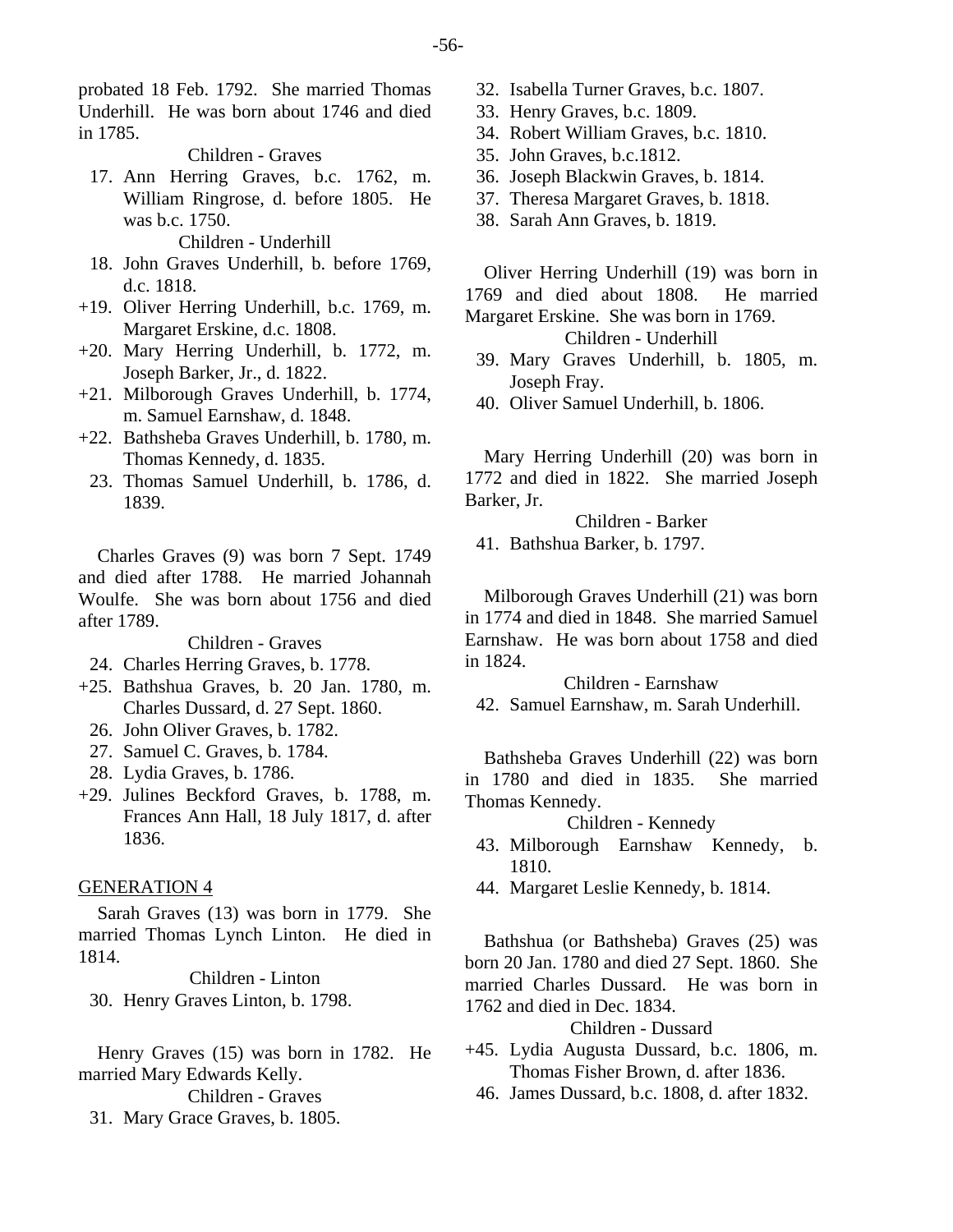- 47. Mary Johanna Dussard, b. 1809, m. James McFie, d. after 1840. He was b.c. 1808 and d. after 1840.
- +48. Bathsheba Morton Dussard, b. 4 Aug. 1811, m. William Arscott, d. 3 Nov. 1869.
- +49. Milborough Earnshaw Dussard, b. 1814, m. Joseph Ormsby, d. 1907.
- +50. Francis Ann Dussard, b. 1817, m. William John Pasco.
- +51. Harriet Dussard, b.c. 1820, m(1) William Brown, m(2) William Dunkley, d. after 1853.

Julines Beckford Graves (29) was born in 1788. He married Frances Ann Hall on 18 July 1817. She was born in 1796 and died after 1831. He died after 1836, when three of his children were baptized. He was a carpenter of Cottage, St. Ann, Jamaica. Since no later references have been found to the members of this family, it is speculated that Julines and his family may have gone to either England or America. The market in the sugar trade had vanished by 1836, and slaves were emancipated in Jamaica in 1834, so many planters and owners left the island around this time.

## Children - Graves

- 52. Sarah Grace Graves, b. 1819.
- 53. Johanna Graves, b. 1823.
- 54. William Beckford Graves, b. 27 March 1827 (St. Ann, Jamaica).
- 55. Bathshua Graves, b. 1830.
- 56. John Oliver Graves, b. 6 Nov. 1831 (St. Ann, Jamaica).

Mrs. Betty Siede, P.O. Box 159, Euroa, Victoria 3666, Australia, would like help with the ancestry of her DANIEL GRAVES below.

# DESCENDANTS OF DANIEL GRAVES AND MARY BLANCHFLOWER OF GREAT YARMOUTH AND SAHAM TONEY, NORFOLK, ENGLAND

#### GENERATION 1

Daniel Graves (1) was probably born 1770- 1775. He married Mary Blanchflower, daughter of George Blanchflower and Frances Sparrow, on 22 Feb. 1795 at Saham Toney, Norfolk, England. She was born 16 April 1775 in Saham Toney, Norfolk. There were probably more than the 2 children listed below.

## Children - Graves

- +2. Anna Maria Graves, b. 25 March 1796, m. John Eastick.
- 3. Daniel Graves, b. 17 April 1806 (Great Yarmouth, Norfolk), m. Sarah Baker, 6 May 1827 (Great Yarmouth, Norfolk).

# GENERATION 2

Anna Maria Graves (2) was born 25 March 1796 in Saham Toney, Norfolk. She married John Eastick at Great Yarmouth, Norfolk.

# Children - Eastick

- 4. Mary Ann Eastick, b. 11 July 1814.
- 5. Sarah Maria Eastick, b. 30 July 1816.
- 6. William Eastick, b. 2 Feb. 1818.
- 7. Eliza Eastick, b. 3 May 1822.
- 8. Ebeneezer Eastick, b. 23 Sept. 1823, d. 1 Oct. 1826 (age 3 years, Great Yarmouth, Norfolk).
- +9. Elijah Eastick, b. 29 May 1825, m. Frances Sewells, c. 1848.
- 10. Jabez Eastick, b. 19 Aug. 1827.
- 11. Thomas Eastick, b. 1832. Emigrated to Australia.
- 12. Jemima Eastick, b. 11 Feb. 1833.
- 13. Jane Bishop Eastick, b. 19 June 1834.
- 14. Matilda Eastick, b. 4 March 1836.
- 15. Charles Ambrose Eastick, b. 1839 (Great Yarmouth, Norfolk). Emigrated to Australia.

# GENERATION 3

Elijah Eastick (9) was born 29 May 1825. He married Frances Sewells, daughter of Lorina Larter and Aaron Sewells, about 1848. They were assisted migrants to Australia. They left Gravesend, England on the ship Helen, arriving in Portland, Victoria, Australia 12 Nov. 1852. Also on board was the sister of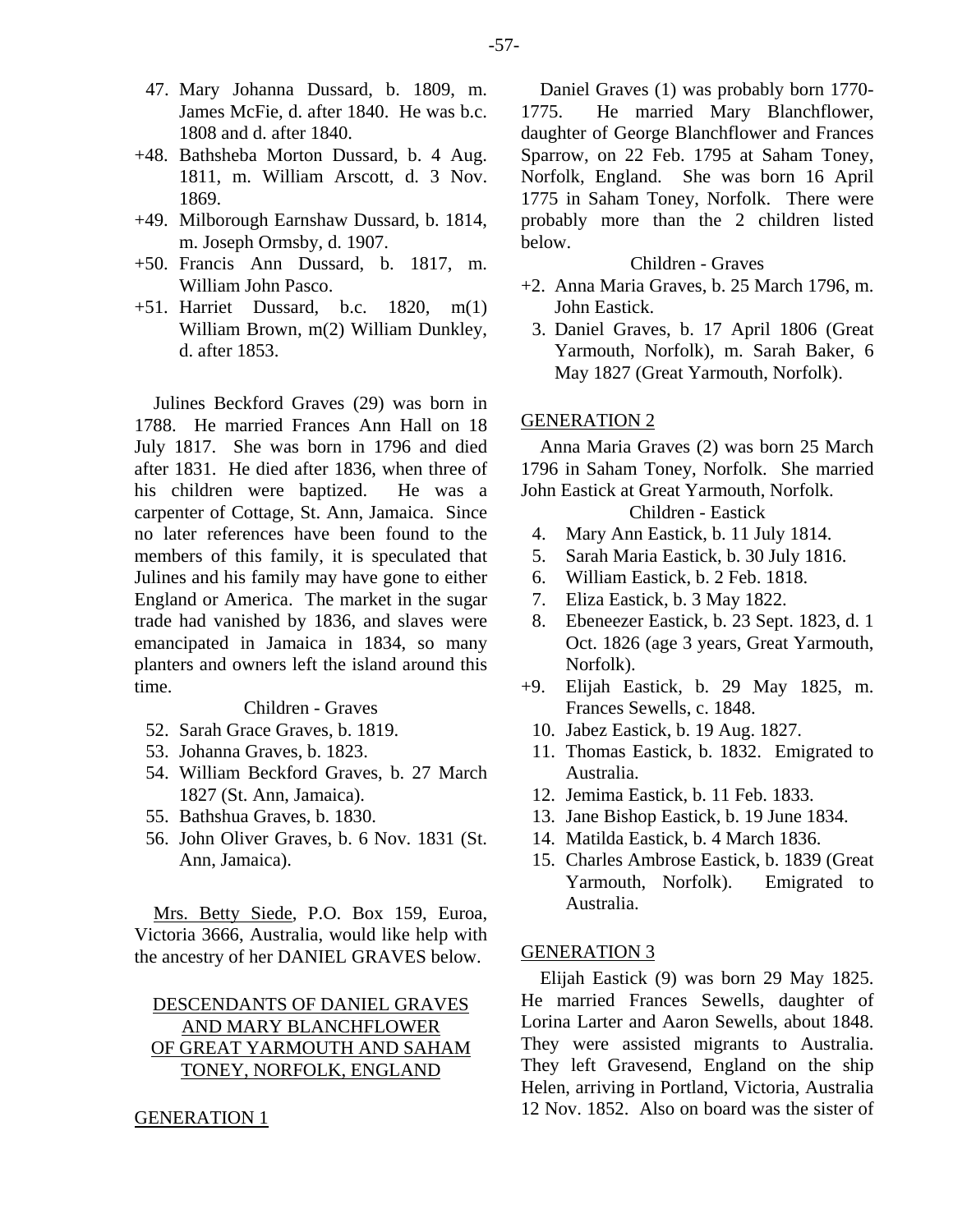Frances, Mary Elizabeth Sewells, who married Charles Jacobsen in Australia.

Their first 2 children were born at Great Yarmouth, Norfolk, England, the next 3 at Portland, Victoria, Australia, Jemima at Digby, Victoria, Australia, and Maria Celina at Merino, Victoria, Australia.

Children - Eastick

- 16. Frances Sewells Eastick, b. 19 Sept. 1849.
- 17. Lorina Ann Eastick, b. 15 March 1852.
- 18. Elizabeth Frances Eastick, b. 1854.
- 19. Ann Maria Eastick, b. 1856.
- 20. Celina Eastick, b. 12 Aug. 1859.
- 21. Jemima Eastick, b. 1862, m. Julius Henry Siede. These were grandparents of the husband of Mrs. Betty Siede.
- 22. Maria Celina Eastick, b. 1864.

## *NORTHERN GRAVES FAMILIES*

Ms. Bonnie J. Messenger, 28 Lenox Rd., Holyoke, MA 01040-2645, is looking for the ancestry of ALONZO HENRY GRAVES (genealogy 264), as discussed in the next paragraph.

Alonzo Henry Graves (1) was born about 1822, probably in Montague, MA, died in 1899 in South Hadley, MA, and was buried 10 May 1899 in Evergreen Cem., South Hadley. He married Betsey Johnson, daughter of Joshua Johnson and Irene ------. She was born about 1820 in Springfield, MA (no record found there), and died and was buried in 1877 in South Hadley, MA. Her parents were from Hardwick, MA.

Children - Graves

- +2. Henry Alonzo Graves, b. 1844-45, m. Eliza McDade, d.c. 1877.
	- 3. Warren Alonzo Graves, b. 1845-46 (probably South Hadley, MA), never married, d. 25 July 1863. He died of injuries sustained in the Civil War while in transit from LA by boat. He served in the same unit as his brother, Henry, 52nd

Reg., Co. H Northampton, MA. He was a farmer.

 4. John Graves, b. 1853-54 (probably South Hadley, MA).

With the help of Paul K. Graves, curator of the new historical room at the Holyoke Public Library, she found a reference to Alonzo's second marriage in a Chesterfield, MA town history, where his parents were listed as Hubbard and Elizabeth Graves.

"While this was exciting news, I was dismayed that the Hubbard Graves I found in my further research had a wife named Mary Logan and had no recorded children until 1823. This Hubbard would be the right age and in the right part of Mass., but my attempts to check the 1830 census of Montague for a "blended" Graves family showing Mary (possible stepmother) and Alonzo were fruitless." [The Hubbard Graves who married Mary Logan was #768, son of Cotton Graves, in the Thomas Graves of Hartford, CT book.] In the next paragraph is information on this Hubbard Graves.

Hubbard Graves (768) was born 29 Sept. 1796, and died 11 Dec. 1863. He married Mary Logan of Greenfield, Mass. She was born 1800, and died 11 April 1877. They lived in Sunderland.

Children - Graves

- 1700. Huldah H. Graves, b. 3 Sept. 1823, d. 14 June 1825.
- +1701. George Graves, b. 2 June 1825, m. Eliza A. Arnold, 27 Nov. 1849, d. 11 Aug. 1892.
	- 1702. Huldah Graves, b. 14 Oct. 1827, never married, d. 7 May 1852.
- +1703. James D. Graves, b. 30 Oct. 1834, m. Eliza Merchant, 5 Nov. 1872, d. 20 June 1877.
	- 1704. Lucy Logan Graves, b. March 1837, m. Charles Benaiah Lang, 23 May 1861 (Amherst, Mass.). They lived in Washington, D.C. He was b. 7 July 1837, son of Joseph Lang and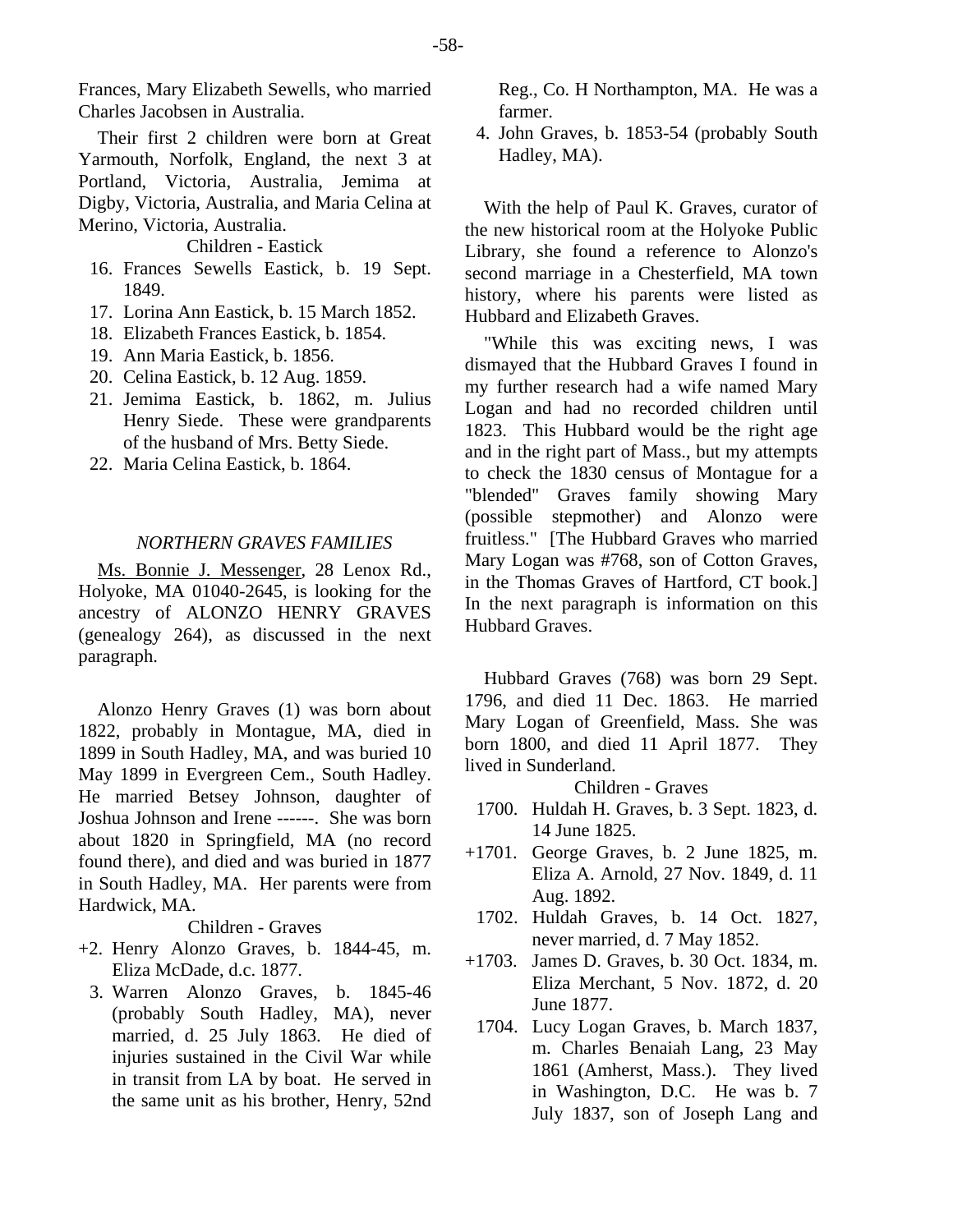Eliza D. McClellan of Chicopee, Mass.

 1705. Samuel Graves, b. 1 May 1839, never married, d. 18 Jan. 1878. He was in U.S. service, 10th Mass. Vols.

While it is possible that Alonzo was actually a son of Hubbard Graves and Mary Logan, I have found a Hubbard Graves who married an Elizabeth who may be Alonzo's parents. This other Hubbard Graves is listed as #250 in the George Graves of Hartford, CT book. Information on Hubbard and his parents from the book is in the next 2 paragraphs. Alonzo could have been their second child, between Elias and William. I do not know where they lived. My suggestion is to check Massachusetts vital records for the children of both Hubbard Graveses, and also look for the wills and probate records for them and their wives, which should confirm their children.

Elias Graves (95) was born 10 April 1733 in East Guilford, CT, and died 31 May 1802. He first married Mabel Murray, daughter of Jonathan Murray and Dorcas Way, on 23 Feb. 1763. She was born 11 July 1740 (?) and died 10 May 1779. (Her year of birth may have been 1742, since she supposedly died at age 36.) He secondly married Mrs. Mary Cleveland Hubbard of Southold, Long Island, NY on 29 March 1780. She was born in 1751 and died 21 June 1826. Elias was in the Indian War from 8 Sept. to 30 Nov. 1755 in Lt. Col. Andrew Ward's Co. of Col. Elihu Chauncey's Regt. He served under Major Elliott for relief of Fort Wm. Henry in Aug. 1757 in Capt. Ward's Co. from Guilford in Gen. Lyman's Regt. from 10 April to 13 Dec. 1758. In the Revolutionary War he served as Lieut. in Capt. Bezaliel Bristol's Co. from 6 Oct. to 6 Dec. 1777, Col. Whiting's Regt. at Peekskill, NY, and as Capt. of the 6th Co., 7th Conn. Regt. in 1778 and 1779. He was Justice of the Peace at Guilford, CT in 1782-3.

Children - Graves, by Mabel Murray

247. Mabel Graves, b. 7 Oct. 1764, d. 14 Nov. 1764.

248. John Graves, b. 20 Aug. 1767, d. 1 Oct. 1787.

Children - Graves, by second marriage

- 249. Mabel Graves, b. 1 Jan. 1781, never married, d. 5 Oct. 1848.
- 250. Hubbard Graves, b. 19 Dec. 1782, m. Betsey Pierson, 30 Nov. 1817, d. 27 Dec. 1863.
- 251. Oliver (or Olive) Graves, b. 1784, died young.
- 252. Mary Graves, b. 26 Aug. 1785, m. E. Kimberly.

Hubbard Graves (250) was born 19 Dec. 1782 and died 27 Dec. 1863. He married Betsey Pierson on 30 Nov. 1817. She was a daughter of Samuel Pierson, a descendant of Abraham Pierson, first president of Yale College. She was born 2 June 1791 and died 11 Feb. 1881.

Children - Graves

- 458. Elias Cleveland Graves, b. 12 June 1820, d. 14 May 1822.
- 459. William Cleveland Graves, b. 13 Aug. 1826, d. 22 Jan. 1827.
- 460. Mary Elizabeth Graves, b. 23 April 1826, m. Gustavus Kimberly Redfield, d. April 1895.
- 461. Anna Augusta Graves, b. 12 June 1830, d. 14 April 1833.

Mr. Timothy J. Dawe, 664 Stinson Dr., Columbus, OH 43214 (Timothy.Dawe @lexis-nexis.com), is trying to find the parents of his gggg-grandmother, ELIZABETH GRAVES, who was b.c. 1769, d. 6 July 1850 in Granville, Licking Co., OH, and married Thomas Ingham.

(ED. NOTE: There were several Graves families whose descendants lived in Granville, OH. The main one was descendants of Deacon George Graves of Hartford, CT.

I suggest trying to gather more information about Elizabeth and her family. If she is in the 1850 census, that will show her place of birth, and possibly other family members in her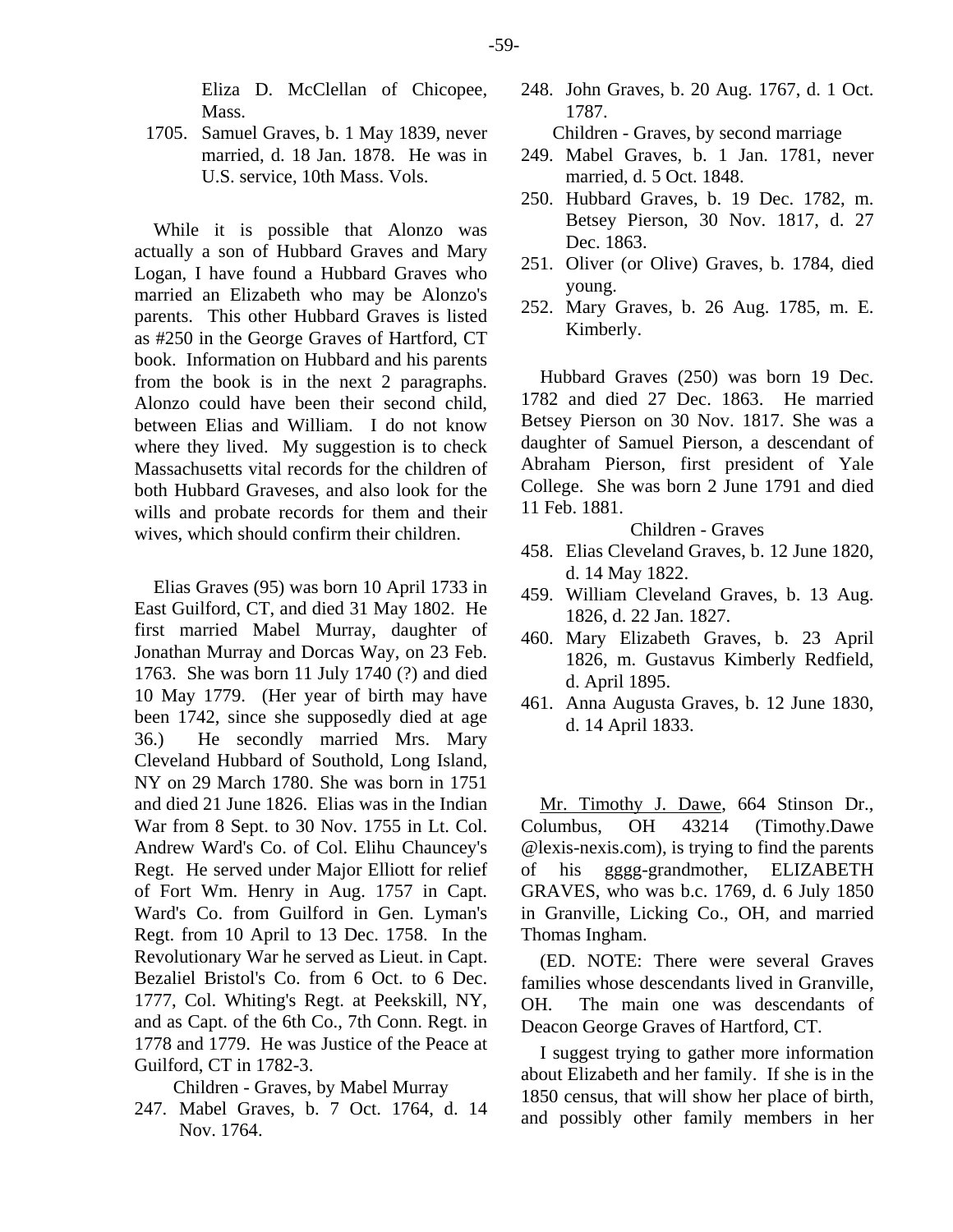household. Checking earlier census records might show other information, and looking to see who their neighbors were might show other family members, relatives, and neighbors who had moved from the same earlier locations.)

# *SAMUEL GRAVES OF LYNN, MA*

Mr. Robert G. Blagburn, 1616 RedPoll Ct., Naperville, IL 60565-2310 (rb421@aol.com), is still looking for proof that his ancestor CHARLES GRAVES is descended from Samuel Graves of Lynn, MA, and a son of the Charles B. Graves listed as #1266 in that book, as shown below.

William Graves (610) was born 30 May 1774 at South Hampton, N.H. He married Margaret Barstow of Exeter, N.H. on 6 April 1803. They lived in South Hampton until 1814, when they purchased a farm at Pittsfield, N.H., where he died in 1820. Letters of Administration were issued 8 Sept. 1820.

Children - Graves

- 1265. Rebecca W. Graves, b. 7 June 1804, m. Charles H. Butler (of Amesbury, Mass.), 8 Nov. 1824 (East Kingston, N.H.), d. 22 Aug. 1859 (Amesbury, Mass.).
- 1266. Charles B. (probably Barstow) Graves, b. 11 June 1807.
- +1267. William Graves, b. 19 July 1809, m. Sarah Sutherland, d. 2 May 1881.
	- 1268. Margaret Ann Graves, b. 2 July 1813, d. 2 May 1814 (South Hampton, N.H.).

The information for his Charles Graves is below.

# GENERATION 1

Charles Graves (1) was born 1830 in NH. He married Amanda Patten, descendant of Miles Standish. She was born about 1838.

Children - Graves

- 2. William H. Graves, b. 1846 (?).
- 3. Charles B. Graves, b. 1849 (?).

+4. Frank Barstow (or Bosto) Graves, b. 1855, m. Susan Barnes, 16 April 1879.

## GENERATION 2

Frank Barstow Graves (4) was born 1855. He first married Susan Barnes, daughter of Alexander Barnes and Lucy Bennett, on 16 April 1879. They had only 1 child. He married second Mary Gilmore in 1884. They had at least 6 children.

Children - Graves, by Susan Barnes

- 5. Alice Graves, b. March 1880 (Hoboken, NJ), m. William Blagborn, 1900, d. 1900. One son, Robert, b. 1900, d. 1951. Children - Graves, by Mary Gilmore
- 6. Jane Graves, b. 4 Jan. 1886, m. ------ Fietch, d. 8 April 1947.
- 7. Esther Graves, b. 1887, d. 1899.
- 8. Amanda Graves, b. 1890, d. 1896.
- 9. Charles Graves, b. 1893, d. 1893.
- 10. Edward Graves, b. 1894, d. 1895.
- 11. William G. Graves, b. 3 Sept. 1896, d. 15 June 1967. No children.

(ED. NOTE: There was a previous query for him on p. 12, 1998 GFNL. It looks likely that this is the connection, but more proof is needed.

I suggest checking the NH vital records to try to find the birth and marriage records for Charles (both of them), and the birth records for his children. Also, I would look at the NH census records for 1840, 1850 and 1860 to find the household of Charles Graves with his wife and children. I would also try to find a will or probate record for William Graves, father of Charles, and for Charles Graves.)

# *JOHN GRAVES OF CONCORD, MA*

Mr. David B. Cox, 1216 Kathan Rd., Corinth, NY 12822 (davendi@together.net), has been looking for the ancestors of JOHN S. GRAVES who was born in 1807 in Troy, NY, and died 19 April 1897 in Albany, NY. He was a baker and a long-time resident of Albany. His wife was Catherine ------, who died 2 July 1883 at 75 years of age. Their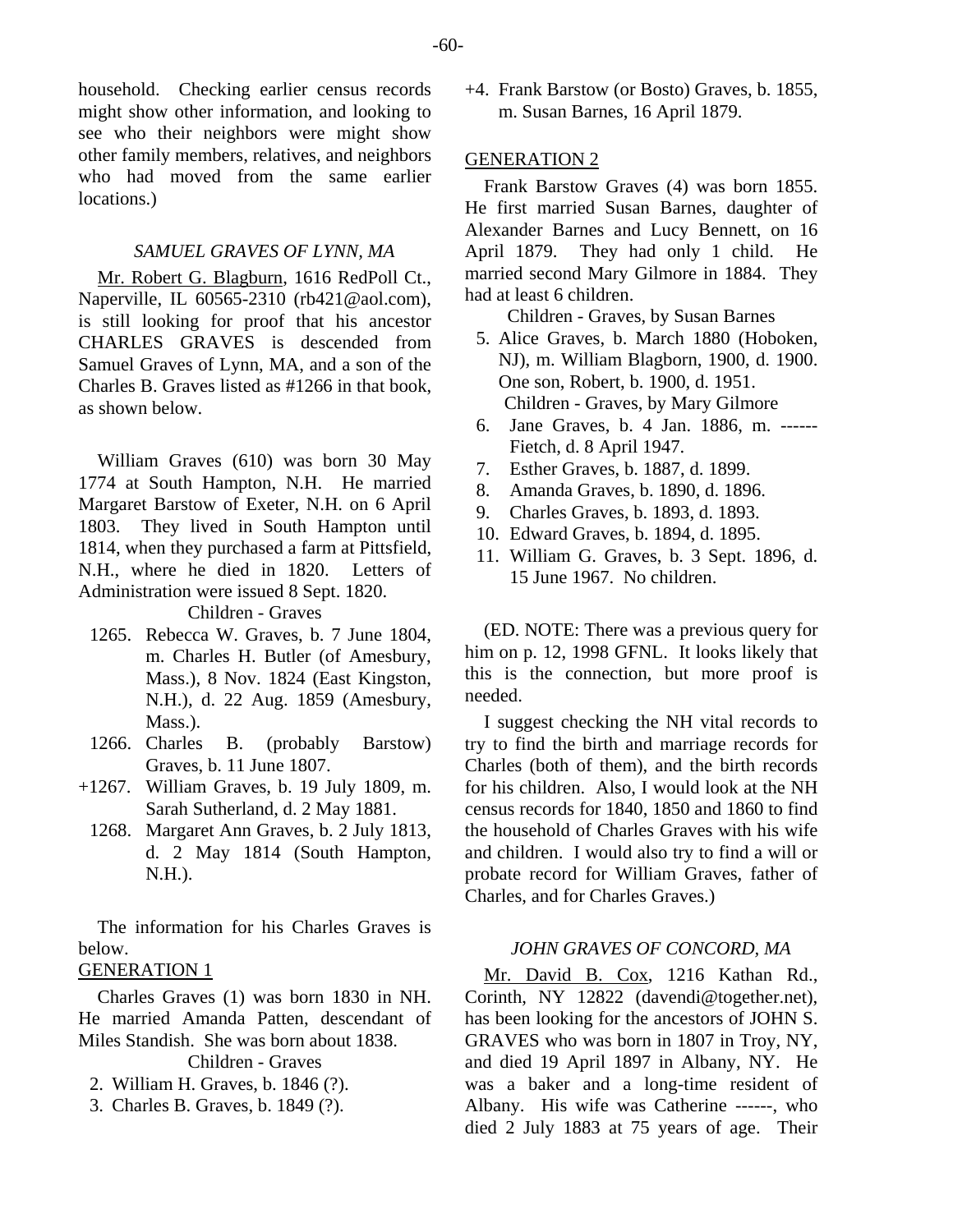children were Matilda, b.c. 1833; Charles E., b.c. 1838, d. 21 April 1890 in Bennington, VT; John J., b.c. 1840; Anna J., b. 8 Aug. 1843; Emma, b.c. 1848.

He wrote: "I also have received some information that the parents of John S. Graves are John and Catherine Graves."

ED. NOTE: John S. Graves was descended from JOHN GRAVES of Concord, MA. The line of descent is:  $John<sup>1</sup>$ , Benjamin<sup>2</sup>, John<sup>3</sup>,  $John<sup>4</sup>$ , John<sup>5</sup>, John<sup>7</sup>, John Simons<sup>8</sup> Graves. In the next paragraph is the information I previously had about John Simon Graves. More will be in the book to be published later this year.

John Simons Graves (2984) was born in 1807 in Troy, NY, and died 19 April 1898. He married Catherine Van Wie on 5 Nov. 1827. She died 1 July 1883.

## Children - Graves

- 4750. Harriet Matilda Graves, b. 22 Nov. 1832, m(1) Charles R. Pohlman, m(2) Stephen Crannell, d. 17 July 1910.
- 4751. Charles Edwin Graves, b. 6 June 1838, m. Kate Colvin, d. 19 April 1890. No children.
- +4752. John Jay Graves, b. 22 July 1840, m. Sarah Seath, 3 Aug. 1865.
- 4753. Anna Jane Graves, b. 7 Aug. 1843, m(1) John Smith Charter, 8 June 1864, m(2) Cornelius Hallenbeck, 11 June 1875. John was b. 1840 in England, and d. 5 Sept. 1870. Cornelius was b. 28 Feb. 1829, and d. 2 Nov. 1890.
- 4754. Mary Emma Graves, b. 10 Aug. 1848, m(1) Robert J. ------.

# *REAR ADM. THOMAS GRAVES OF CHARLESTOWN, MA*

Mrs. Dale L. (Shirley) Graves, 5708 45 Ave., Wetaskiwin, Alberta T9A 0G7, Canada (graves@telusplanet.net), wonders whether Josiah Graves, #74 in the Rear Adm. Thomas Graves book, could be the same as her ancestor, Josiah Graves (gen. 289). If so, that would make the ancestry of her Josiah:

Thomas<sup>1</sup>, Joseph<sup>2</sup>, Richard<sup>3</sup>, Josiah<sup>4</sup> Can anyone help? The first 2 generations for her Josiah Graves are below, followed by the information on the Josiah of the book.

From the Josiah Graves of MA genealogy: GENERATION 1

Josiah Graves (1) died of smallpox in the Revolutionary War. He lived in MA. He may have been born about 1720-30, probably in MA.

Children - Graves

- +2. Joseph Graves, b.c. 1750, m. Mary Beard, 1784.
	- 3. Richard Graves
	- 4. John Graves

#### GENERATION 2

Joseph (or Josiah) Graves (2) was born about 1750 in MA. He married Mary Beard in 1784 at Scotch Church, NY, maybe in Johnstown. She was born about 1762 in NY, and died after 1856 in London Dist., Middlesex Co., Ontario, Canada.

*Abstracts of Rev. War Pension Files* states: "GRAVES, Joseph, Mary, W7578, BLW 36748-160-55. MA Line & War of 1812 Srv, wid appl 8 Jan. 1856 Middlesex Co in the Prov of Canada aged 94, sol enl in the Boston Troops & after his disc he lived at Schenectady NY then to what is now Selina in Onondaga Co NY & sol d there in 1814 aged 64, sol & wid had m in 1784, wid moved to Canada in 1824, sol & wife raised a large family of children, a son Abraham Graves of Caradoc Twnshp in the London Dist of Canada West was aged 50 in Jun 1857 & stated he was the 10th child of sol & wid & stated his grandfather Josiah d of smallpox in the Rev War, the oldest child was Henry aged 70 in 1856 & living 30 miles from Erie PA."

The following list of their 13 children is not in order of birth.

Children - Graves

- 5. Henry Graves, b. 1785-6 (Onondaga Co., NY).
- 6. William Graves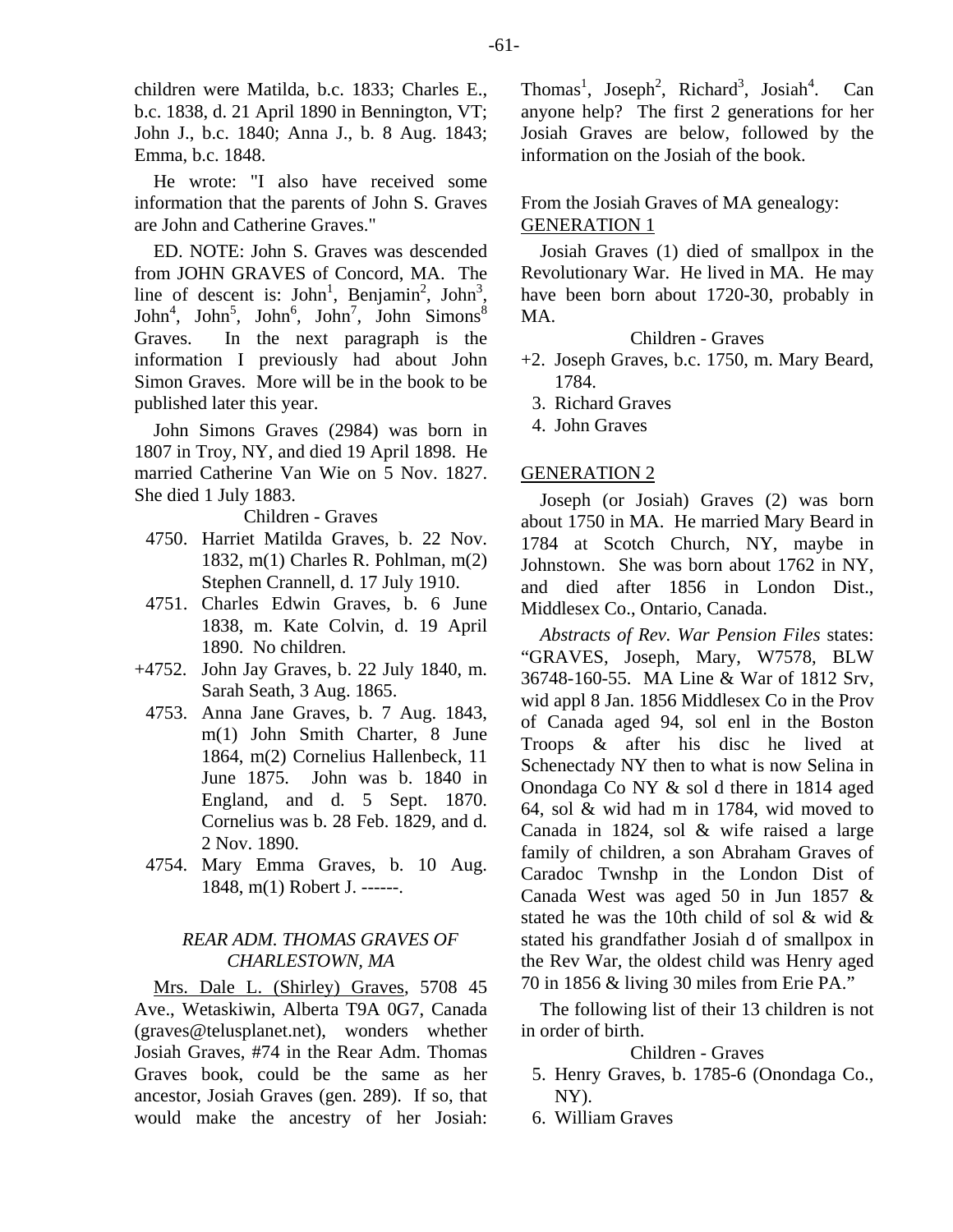- 7. John Beard Graves
- +8. Peter Graves, b. 1799-1800, m(1) Mary Mann, m(2) Hannah Warren.
	- 9. Francis (?) Graves
	- 10. James Graves, b.c. 1803 (Onondaga Co., NY), m. Mary ------.
	- 11. Alvis (?) Graves
	- 12. Ira Graves
	- 13. Lois (or Louisa?) Graves, m. Elijah Mann (?).
- +14. Abraham Graves, b. 6 June 1806, m. Mary Suydam, 2 June 1830.
	- 15. Polly Graves
	- 16. Phebe Graves
	- 17. Lena Graves

From the Rear Adm. Thomas Graves book:

Josiah Graves (74) was born 7 Feb. 1717. He married Beulah Treadway of Framingham, MA on 2 Aug. 1744. (R-203)

Children - Graves

- 173. John Graves, b. 28 Feb. 1747.
- 174. Lois Graves, b. 17 May 1750, d. 23 Sept. 1754.
- 175. Benjamin Graves, b. 12 Feb. 1753, d. 28 Sept. 1754.

(ED. NOTE: It certainly seems possible that these two Josiah Graveses are the same. The family of Rear Adm. Thomas Graves had more association with Canada than any other immigrant Graves family in the U.S., there were at least a couple of cousins of Josiah (74) who lived in Onondaga Co., NY, and the name Peter was used by one of his cousins (the family of Rear Adm. Thomas Graves is the only northern Graves family that used that name extensively). Also, the date and place of birth matches closely.

The only child that matches in the 2 genealogies is John, but it is possible that the 2 lists of children are incomplete. Help and further research is needed.)

# *JOHN GRAVES (JOHANN SEBASTIAN GRAFF)*

Mr. Alex Horvath, 74-4 Washington Rd., Woodbury, CT 06798 (horvath@wtco.net), has been looking for the ancestry of his ggggggrandfather ELI GRAVES. He married Matilda Hurst, and they had a child named Mildred Graves, born 1842 in Claiborne Co., TN.

Alex's descent from Eli Graves is: (4) Eli Graves, (5) Mildred Graves, m. William Monday, (6) Melvina E. Monday, b. 17 May 1859, Union Co., TN, m. William N. Cook, (7) John L. Cook, b. 2 Dec. 1888, Union Co., TN, m. Nelli Ruth Ferguson, (8) Billy Bob Cook, b. 12 June 1923, McRae, White Co., AR, m. Margret Fodor, (9) Louise Diane Cook, b. 10 Oct. 1950, Springfield, MA, m. Alexander Horvath, Jr., (10) Alexander Horvath III. Alex would like to learn more about the descendants of Eli Graves and contact descendants.

ED. NOTE: Eli Graves was descended from JOHN GRAVES (Johann Sebastian Graff) as follows: John<sup>1</sup>, Jacob<sup>2</sup>, John<sup>3</sup>, Eli<sup>4</sup>. Eli is listed as #56 in the next paragraph. Proof that Mildred was a son of Eli and that Eli was a son of John would be appreciated.

John Graves (8), sometimes called "Clinch John", was born 8 March 1772 in Alamance Co., N.C., and died 6 Sept. 1850 at Sharps Chapel, Tenn. He married Sarah ("Sallie") Sharp (#34). She was born in 1774 and died about 1860. He moved to Tennessee, probably between 1796 (the year Tenn. was admitted to the Union) and 1800. He owned a farm at Sharps Chapel, about one mile north of the Clinch River, 30 miles north of Knoxville and about the same distance south of Cumberland Gap.

## Children - Graves

- +49. Elizabeth Graves, m. David Bledsoe.
- +50. Solomon Graves, b. 15 May 1797, m. Charity Keck, 3 Sept. 1818, d. 14 Aug. 1863.
- +51. Anthony Graves, b. 4 Feb. 1800, m(1) Judie Bledsoe, 1821, m(2) Martha Lower, 1828 or later, d. 11 Jan. 1882.
- 52. Mary Graves, m. Thomas Nash (brother of Arthur Nash).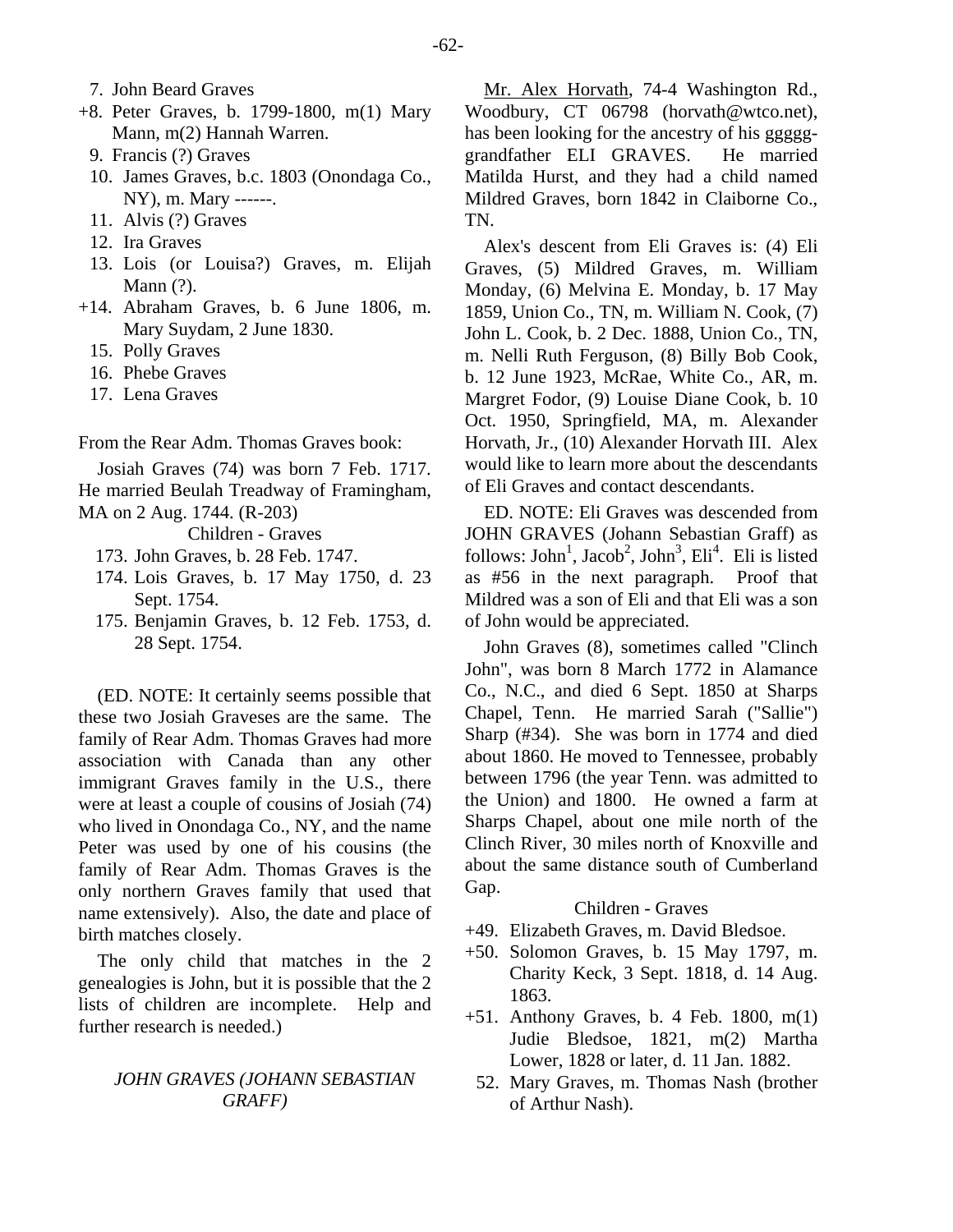- 53. Elias Graves, m. Betsy Bledsoe. Moved to Indiana.
- 54. Jacob Graves, b.c. 1807, m. Sophia Graves (#96), d. 1852.
- 55. Catherine Graves, m. John Graves (#94).
- 56. Eli Graves, b.c. 1809, m(1) Matilda Hurst, m(2) Sarah Cook, d.c. 1880.
- 57. Sally Graves, m. Richard Griffin.
- 58. John Graves, b. 17 Dec. 1817, m(1) ------ Hurst, m(2) Isabel Wilson.

#### *SOUTHERN GRAVES FAMILIES*

Mrs. Mary E. Graves Terry, 300 Warrenton Shores Rd., Guntersville, AL 35976 (terrym@localaccess.net), sent the following information and query (with only minor editing).

She is still looking for the father of (1) JAMES GRAVES, born about 1750, of Randolph Co., NC, father of the Graves men who moved to Blount Co., AL, 1819-1835. I descend from his son (2) Thomas Graves, born 1785, NC, married Judith, b. 1793, TN (maiden name unknown), (3) Charles Henry Graves, born 1820-21 in Tennessee, married Mary Ann Allison, (4) William, born 1849 in Blount Co., AL, married Mary Carolina McAnnally, (5) Charles Henry, born. 1881 in Blount Co., AL, married Alice Louella Shaver, and had Mary Eugenia Graves who married Lynn Terry.

Has anyone found proof that THOMAS GRAVES who received the below mentioned Granville grant is the father of JAMES GRAVES born about 1750 in NC?

Abstract from Guilford Co., NC, Deed Book, page 352, dated 14 March 1775: JAMES GRAVES of Guilford to John Needham of same, one hundred twenty pounds, 300 acres on both sides of Deep River being at white oak sapling on William Searcy's line, N. 25 chains on THOMAS GRAVES' line, South along Carr's line to red oak on the river. Down river to Searcy's old line now John Spinks', West along line to beginning land JAMES GRAVES fell heir to by death of his father THOMAS GRAVES. GRANVILLE to THOMAS GRAVES 30 June 1762, signed JAMES GRAVES, witness: Ransom Sutherland, John Moon, proved May 1775 term by Sutherland.

Ibid. page 188, 2 Nov 1772, Joshiah Carr of Guilford & Jane his wife to Jennings Thompson of same, one hundred pounds, 200 acres in fork of Flat Creek of Deep River beginning at the cor. of Carr's land that he obtained from JAMES GRAVES on the including line called the Back Line, North along line to the North Cor., another line of plan including the plantation, along sd. line to another cor., to cor. of GRAVES land, along Carr's line cross Flat Cr. at a gut to first station; signed: Joseph (O) Carr, Jean Carr; Witness: William, Searcy, Windsor Pearce; proved November 1772 Term by Searcy. (THOMAS GRAVES died before 2 Nov 1772)

Granville District of North Carolina 1748 - 1763 Abstracts of Land Grant by Margaret Hoffman, Volume Two., page 273, OR (Original Record) Patent book 14: 3896 pg. 405, THOMAS GRAVES, 30 June 1762, 700 acres in Orange County on both sides of Deep river, joining William Searcy. Original record signed THOMAS GRAVES. Wits: Jas. Watson, William Keetor, examined by: Jno. Savage and W. Churton, surveyed 13 December 1761. CC (Chain carrier) Thomas Jones, JOHN GRAVES, W. Churton Surveyor.

In 1785 JAMES GRAVES entered 200 acres of land on Richland Creek beginning at John Gamons Corner in Randolph County, NC. This JAMES GRAVES appears in the 1790 census of Randolph County with 4 males under 16, 1 male over 16; 1 female over 16; 1 female under 16. The 1800 census shows: 3 males under 10; 2 males 10-16; 2 males 16-25, 1 male over 45; 1 female under 10; 1 female 10-16; 1 female over 45. Question: Is this JAMES GRAVES the same as JAMES GRAVES mentioned in land records above? I would appreciate hearing from someone working on this same line.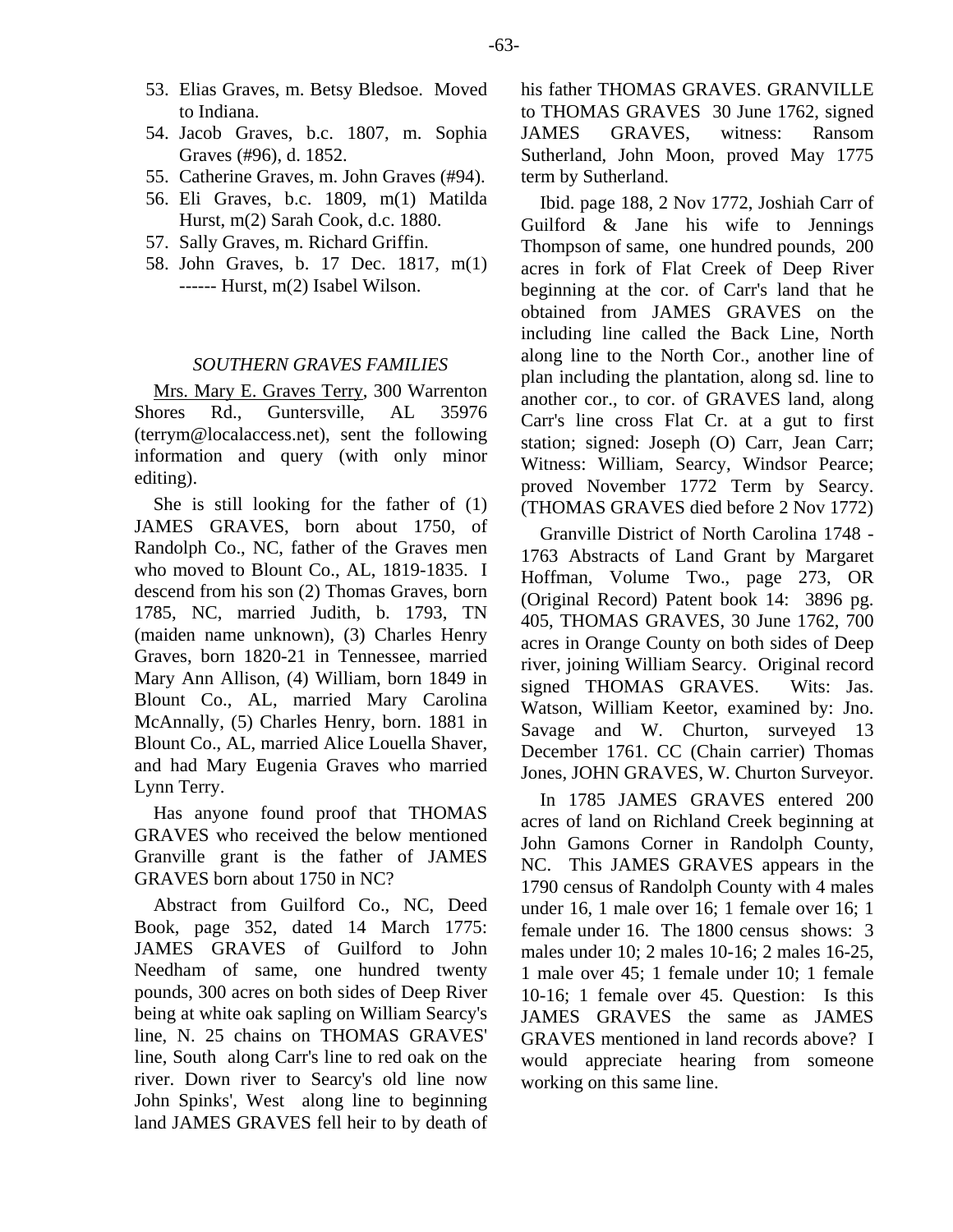-64-

Ms. Sharon Stephens, 817 West Ave. K, San Angelo, TX 76901 (anglofile3@aol.com), wants to learn more about her ancestor, WILLIAM R. GRAVES, and his ancestry. The information she sent is below.

# DESCENDANTS OF WILLIAM R. GRAVES AND SARA L. ------ OF MAURY CO., TN & TX

## GENERATION 1

William R. Graves (1) was born in June 1848 in TN. He married Sara L. ------ (possibly Sara Lucinda Luckett) about 1873. She was born in July 1851 in TN. At least their last 3 children were born in TX. According to census records, William's father was born in TN and his mother in SC. A death certificate for Bishop lists William and Lucinda as being from Maury Co., TN.

Children - Graves

- 2. Bishop Marvin Graves, b. Aug. 1878 or 1880.
- 3. Lela A. Graves, b. Aug. 1884.
- +4. Boyd E. (or Irby Boyd) Graves, b. March 1886, m. Mary Ethel Gray, 17 Jan. 1904.
	- 5. Cletis P. Graves, b. Aug. 1890.

## GENERATION 2

Irby Boyd Graves (4) was born in March 1886. He married Mary Ethel Gray on 17 Jan. 1904 in Hunt Co., TX.

Children - Graves

- 6. Erma Lee Graves
- 7. William H. Graves
- 8. Glenn Graves
- 9. L. B. Graves

Ms. Nancy Fleetwood Miller, 2201 Wilkinson Place, Alexandria, VA 22306 (nckmiller@earthlink.net), is looking for information on DANIEL GRAVES who married Mrs. Mary Fleetwood on 28 May 1803 in Chatham Co., GA (Marriage Book, vol. 1, 1748-1852), probably married in Savannah, GA.

She is a descendant of the Fleetwood family and believes she has her connection back to the 1700's. There were not many Fleetwoods in Georgia at that time and those who were there were of the same family. Her gggrandfather, Green Fleetwood, was born in 1810 in GA (census records). He married Mary Morgan in 1832 in Effingham Co., GA, and lived in Savannah with his wife and 5 children until his death in 1856. He had at least one brother, John Fleetwood, who also lived and worked in Savannah. Both men were harbor pilots in Savannah.

Ms. Pam Johnson, PO Box 616, Anderson, TX 77830 (jessaree@lcc.net), is descended from JOSEPH W. GRAVES of SC & AL. She wants to find his ancestry. Also descended from this family is Mr. Nim K. Graves, 9301 Heatherwood Dr., Austin, TX 78748 (vlpv85a @prodigy.com). The known information is below.

# DESCENDANTS OF JOSEPH W. GRAVES OF SC & AL

## GENERATION 1

Joseph W. Graves (1) was probably born about 1820-1830, probably in SC. He first married ------. He secondly married Nancy Ann (Dubose) Benefield, daughter of James Dubose and Mary ------, in Oct. 1866 in Barbour Co., AL. She was born about 1838 in AL. She had first married John Benefield in 1861 in Barbour Co., AL.

Children - Graves, by  $1<sup>st</sup>$  wife

+2. Joseph W. Graves, b. 8 March 1851, m. Elizabeth Passmore, 2 March 1871 (or before?), d. 7 Jan. 1918.

Children - Graves, by Nancy Benefield

+3. Benjamin Franklin Graves, b. 10 March 1867, m. Mary Elizabeth DuBose, c. 1892, d. 9 Nov. 1934.

Ms. June Mullin, 2006 Balsam Way, Round Rock, TX 78664 (bachrock@onr.com), is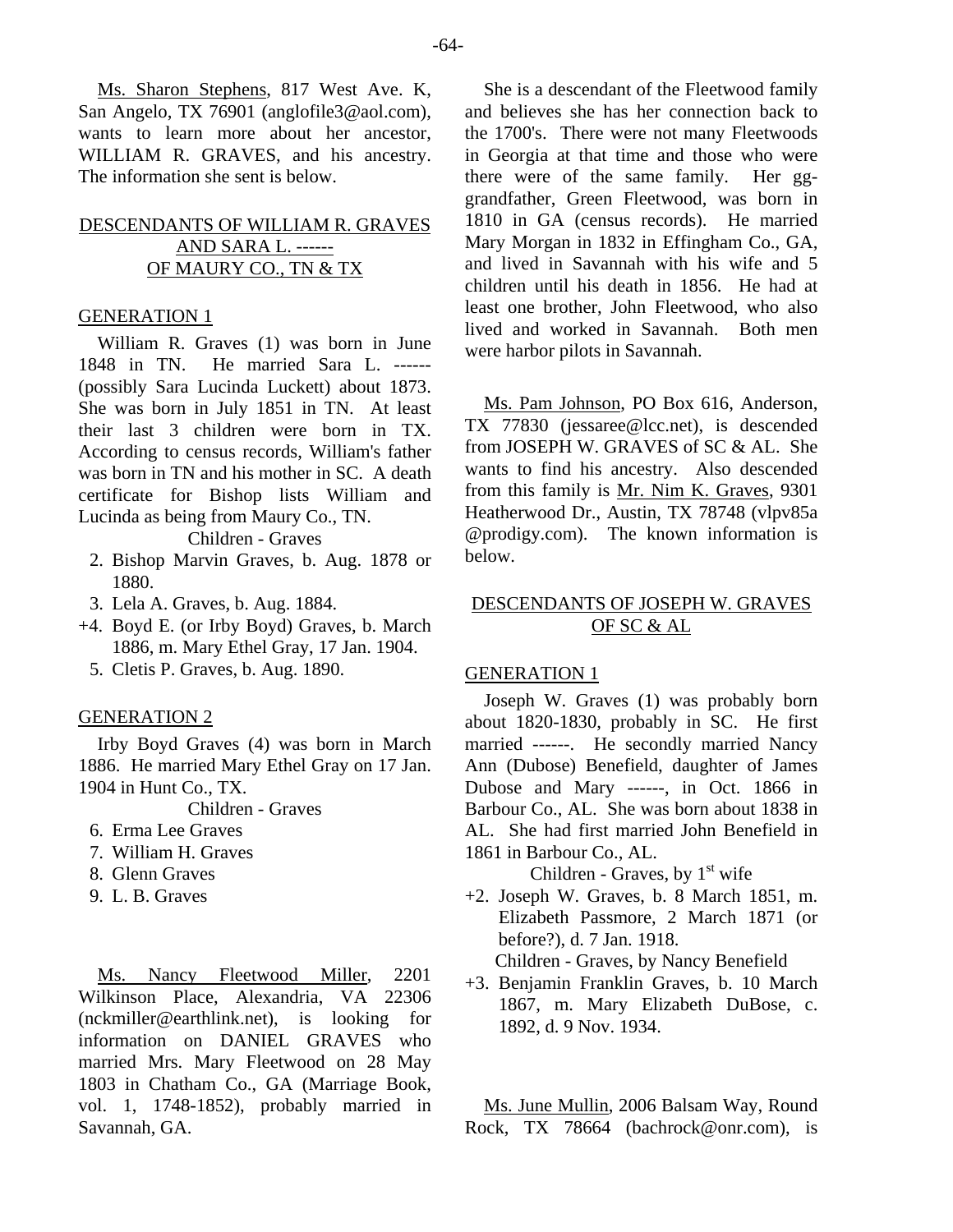looking for the ancestry of JAMES PERRY GRAVES, whose descendants are in the following partial genealogy.

# DESCENDANTS OF JAMES PERRY GRAVES AND MARTHA ------ OF AL

## GENERATION 1

James Perry Graves (1) married Martha ------.

Children - Graves

- 2. Sarah Graves
- 3. Martha Graves
- +4. William Perry Graves, b.c. 1854, m. L. Frances ------.

#### GENERATION 2

William Perry Graves (4) was born about 1853 or 1854 in AL. He married L. Frances or L. M. ("Fanny") ------. They were both apparently living in 1919 at the time of their son Charlie's death, as his obituary mentions that they are living near Bonita, TX. Their children W. C., Walter, T. B., Herschel and Chester were all mentioned in the obituary of Lethia Belle Graves Jackson. The 1880 census for Montague Co., TX states: William Graves, 26 years old, farmhand, b. AL; parents both born in AL; wife Frances, 23 years old, b. TN; parents both born in TN.

Children - Graves

- 5. W. C. Graves
- +6. Lethia Belle Graves, b. 1 June 1875, m. Thomas Andrew Jackson, d. 24 Feb. 1961.
	- 7. Meattie (possibly Mattie) Graves, b. 1879-80 (TX).
	- 8. Charlie (or Charley) Graves, b. 4 Feb. 1895 (prob. Forestburg, TX), m. Minnie Howard, 18 Aug. 1914, d. 21 April 1919 (Baltimore, MD).
	- 9. Walter Graves
	- 10. T. B. Graves
	- 11. Herschel Graves
	- 12. Chester Graves

Lethia (or Leitha) Belle Graves (6) was born 1 June 1875 in Forestburg, Montague Co., TX, died 24 Feb. 1961 in Gainesville Hospital, Gainesville, TX (or St. Jo, Montague Co., TX), and was buried in Perryman Cem., Montague Co., TX. She married Thomas Andrew ("Andy") Jackson.

#### Children - Jackson

- 13. Beulah Lee ("Perry") Jackson, b. 15 April 1896.
- 14. James Perry ("Buster") Jackson, b. 25 Oct. 1899.
- 15. Lillian Ouida Jackson, b. 3 Feb. 1900.
- 16. Carry Frances Jackson, b. 13 March 1905.
- 17. Thomas Andrew ("Little Jack") Jackson, b. 5 Dec. 1909.

ED. NOTE: It is possible that James Perry Graves is the James Graves shown as #3659 in the following paragraph. This James Graves was descended from Capt. Thomas Graves of VA as follows:  $John^2$ , Thomas<sup>3</sup>, John<sup>4</sup>, Thomas<sup>5</sup> m. Ann Davenport, Thomas<sup>6</sup>, William Bartlett<sup>7</sup>, James Otho<sup>8</sup>, James<sup>9</sup>.

James Otho Graves (1940) was born 7 Oct. 1798 in Louisa Co., Va., and was buried (or died) 20 Aug. 1875 in Quincy, Ill. He married Ann ("Annie") Mills Perry, daughter of James Perry and Nancy Tandy. She was born 28 Aug. 1793.

## Children - Graves

- 3652. Ann Elizabeth Graves, m. ------ Bagby.
- 3653. Virginia Graves, m. ------ McIntyre.
- 3654. Lucinda Graves, m. ------ Hall.
- +3655. Henry L. Graves, married.
- +3656. Warner Graves, married.
- 3657. Lavinia Graves, died young.
- 3658. Joseph Graves, died young.
- 3659. James Graves
- +3660. Washington Clay Graves, b. 24 March 1834, m. Sarah Ellen Thompson, 18 May 1858, d. 7 Nov. 1905.

## GENERATION 3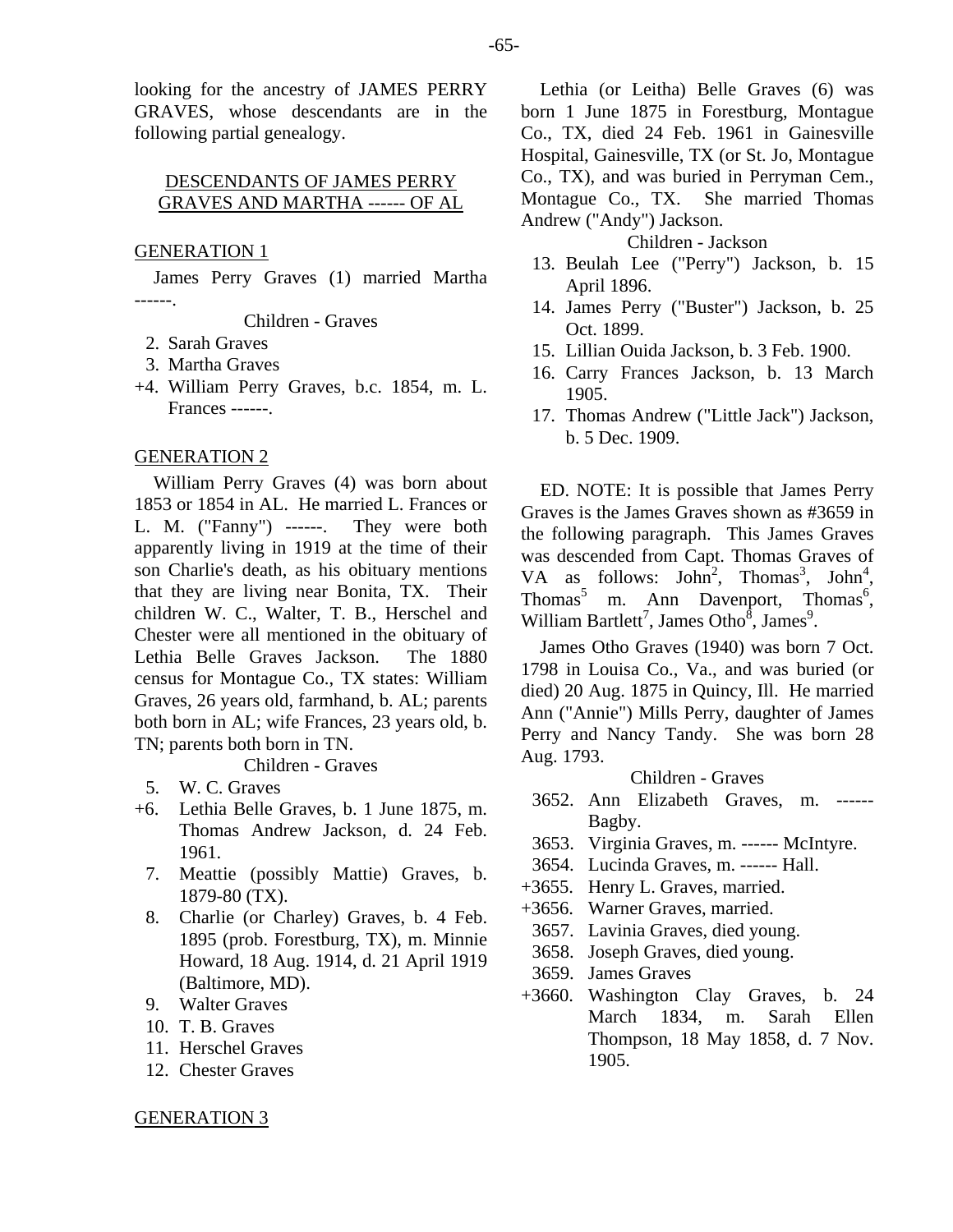Mrs. Sandra Colleen Lester, PO Box 989, Shady Cove, OR 97539-0989, would like to find the ancestry of her ancestor, WALTER PERRY GRAVES of TX. The first 3 generations of her family is below, with her mother listed as #10.

(ED. NOTE: It seems likely that Walter Perry Graves was another child of James Perry Graves in the preceding query. The names, dates and places match very well. Checking the 1850, 1860 and 1870 censuses should confirm or disprove that.

The other approach that should be used by used by Mrs. Lester is to check with relatives and with documents already in the possession of the family. After that, I suggest looking for a death record and obituary for George Rufus Graves. Then I suggest checking the 1900 and 1910 censuses for both Walter Perry Graves and George Rufus Graves. Once the date and place of birth is known for Walter, try to find him in earlier census records.)

# DESCENDANTS OF WALTER PERRY GRAVES OF TEXAS

## GENERATION 1

Walter Perry Graves (1) married Fanney ------. They lived in Texas. There were probably more than the 2 children listed below.

Children - Graves

- +2. George Rufus Graves, b. 24 Aug. 1880, m. Mary Mae Hundley, d. Jan. 1954.
- +3. Francis P. Graves, b. 1887, m. Vernetta Amanda Ferris, d. 1940.

## GENERATION 2

George Rufus Graves (2) was born 24 Aug. 1880 and died in Jan. 1954. He married Mary Mae Hundley. She was born 29 Dec. 1880 and died 31 Jan. 1932.

Children - Graves

+4. Clifford Milton Graves, b. 23 Jan. 1904, m. Zeffie Lucille Walls, 13 Nov. 1921, d. 29 Oct. 198-.

Francis P. Graves (3) was born in 1887 in Montague Co., TX, and died in 1940 in Hollis,<br>Harman Co., OK. He married Vernetta He married Vernetta Amanda Farris, daughter of Wilborne Farris and Margaret Maddox. She was born 8 Oct. 1888, and died 17 June 1962 in Hollis, OK.

#### Children - Graves

- 5. Walter Perry Graves, m. Grace Wright.
- 6. J. P. Rufus Graves, m. Eula Rennalds.
- 7. Othee Denzil Graves, b. 5 June 1917 (Saint Joseph), m. Emmee Blandand, d. 25 Oct. 1968.
- 8. Essie Lee Graves, m. John Story.
- 9. Dorthy Amanda Graves, b. 1924 (Hollis, OK), d. 1937.

#### GENERATION 3

Clifford Milton Graves (4) was born 23 Jan. 1904 in Sherman, Grayson Co., TX, and died 29 Oct. 198-. He married Zeffie Lucille Walls on 13 Nov. 1921 in Dodsonville, TX. She was born 28 Feb. 1905 in Sunset, TX.

Children - Graves

+10. Billie Jo Graves, b. 13 Aug. 1926, m. Ralph Noris Davis, 18 Nov. 1941, d. 11 May 1983.

Mr. Donald Max Graves, 3415 River Path, San Antonio, TX 78230 (gradoma@aol.com), is trying to learn more of his g-grandfather JOHN MELTON (or MILTON) GRAVES of KY. All his information is below.

John Melton (or Milton) Graves (1) was born about 1845, probably in KY. He married Isabel Elizabeth Hollingsworth. She was born about 1845 and died in 1929. He may have married a second time.

Children - Graves

- 2. Charles Edward Graves, b. 1868, d. 1945 (Springfield, MO).
- 3. Alice Graves
- 4. Margaret Jane Graves, b. 1870.

(ED. NOTE: My suggestions are first to try to learn more from family members, then to look for death records and obituaries for John and Isabel, and then to try to find a record of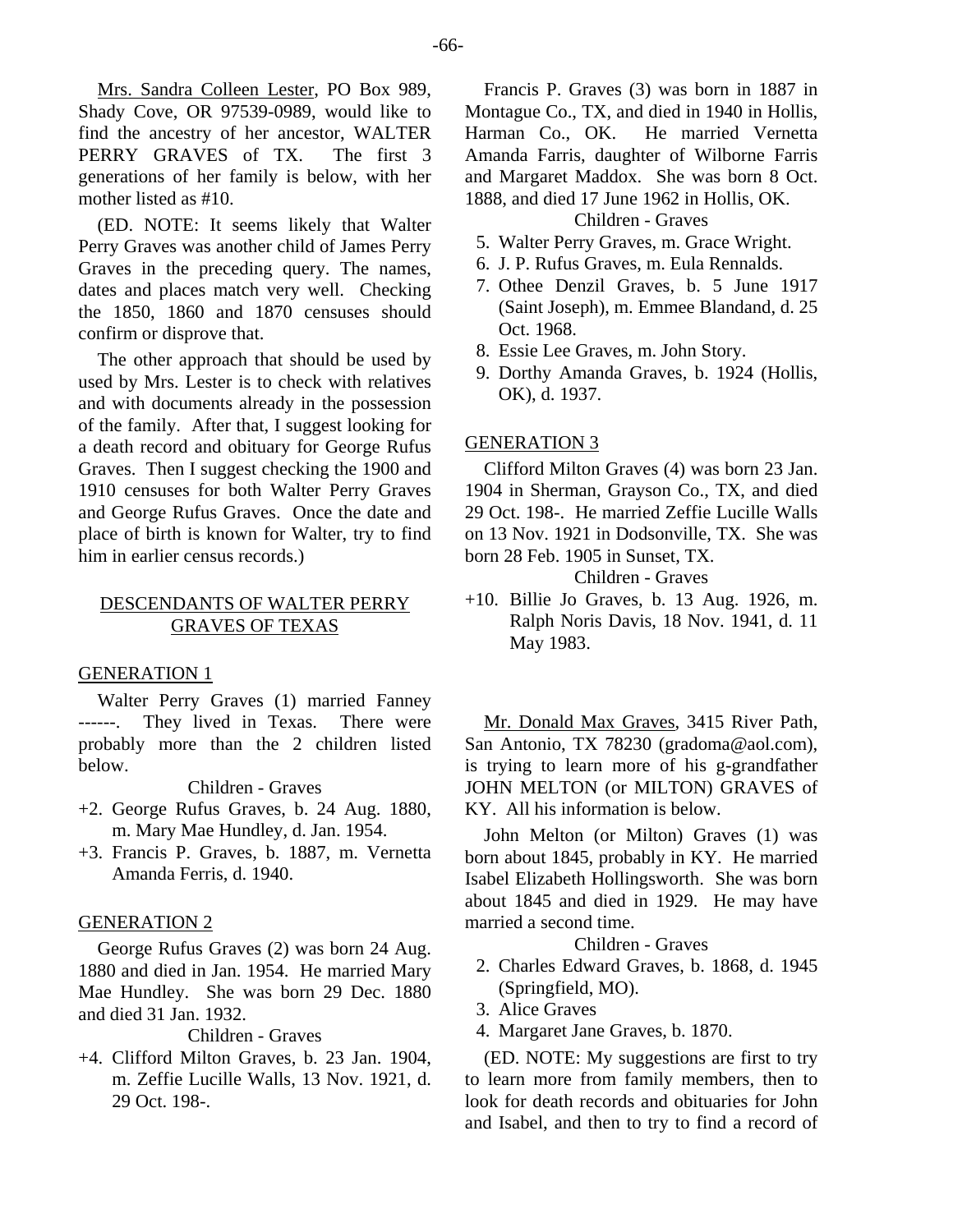their marriage. Census records should also be checked, first the 1870 and 1880 censuses to find John and Isabel with their children, and then the 1850 and 1860 censuses to find John as a child in the household of his parents.)

Mr. Thomas West Graves, PO Box 543, Grantham, NH 03753, Mr. John S. Graves, 13 Union St., Modena, PA 19358-0124 (jsgraves @chesco.com), and Mr. David S. Graves, (admin@graves.com), are all looking for more about the family and ancestry of RICHARD H. GRAVES in the following genealogy. Much of the early information is from the family Bible.

(ED. NOTE: To find more, I suggest searching the census records and the land records. The census records, especially for 1850 and 1860, will give more information about the names, and dates and places of birth for all family members. Checking other nearby Graves families may give relatives. If land ownership can be traced, it may give the parents of Richard.)

# DESCENDANTS OF RICHARD H. GRAVES AND ELIZABETH N. ------ OF CHARLES CITY CO., VA

# GENERATION 1

Richard H. Graves (1) married Elizabeth N. ------ on 6 June 1839. His middle name may have been Henry, and he may have gone by that name.

Children - Graves

- 2. Mary Bet (?) Graves, b. 16 Feb. 1842.
- 3. Indiana J. Graves, b. 22 March 1844.
- +4. Henry K. Graves, b. 3 Nov. 1847, m. Harriet A. ------, d. 16 June 1881.
- 5. William ("Willie") P. Graves, b. 20 May 1850, m. Mary G. Lucas, d. 16 July 1938.
- +6. Charles Coakley Graves, b. 31 Oct. 1857, m. Lily Eaton, d. 14 Feb. 1944.

## GENERATION 2

Henry K. Graves (4) was born 3 Nov. 1847 and died 16 June 1881. He married Harriet A. ------.

Children - Graves 7. Lillian Lee Graves, b. 26 March 1876. 8. Henry K. Graves, b. 6 Jan. 1880.

Charles Coakley Graves (6) was born 31 Oct. 1857 in Charles City Co., VA, and died 14 Feb. 1944. The name Coakley was the family name of a friend who was visiting the Graves home when Charles was born. Charles was from the tidewater section of Virginia. He was captain of the steamship Pocohantas which plied the waters of the James River around the turn of the century (around 1900). He married Lily Eaton.

Children - Graves

- +9. Charles Coakley Graves, Jr., b. 16 Jan. 1901, m. Lottie Mae West.
- 10. Dorothy Graves, b. 10 June 1903 (?), never married. No children.
- 11. Andrew Eaton Graves, m. Elizabeth Shepherd. No children.

## GENERATION 3

Charles Coakley Graves, Jr. (9) was born 16 Jan. 1901 in Richmond, VA. He married Lottie Mae West in Richmond, VA. He moved to the New York City metropolitan area in 1931, and his children continued to live in the northeastern U.S. He lived in Norfolk, VA after retirement.

Children - Graves

- +12. Charles Coakley Graves, III, b. 7 Oct. 1925, m. Sarah Campbell.
- +13. Thomas West Graves, b. 4 April 1930, m. Marie Charlotte Proehl, 26 Sept. 1953.
- +14. Charlotte Taylor Graves, b. 25 Oct. 1935, m. Benjamin Franklin Patton, Jr.
- +15. William Eaton Graves, b. 24 July 1944, m. Lorraine Schaja.

# GENERATION 4

Charles Coakley Graves, III (12), called Coakley, was born 7 Oct. 1925 in Richmond,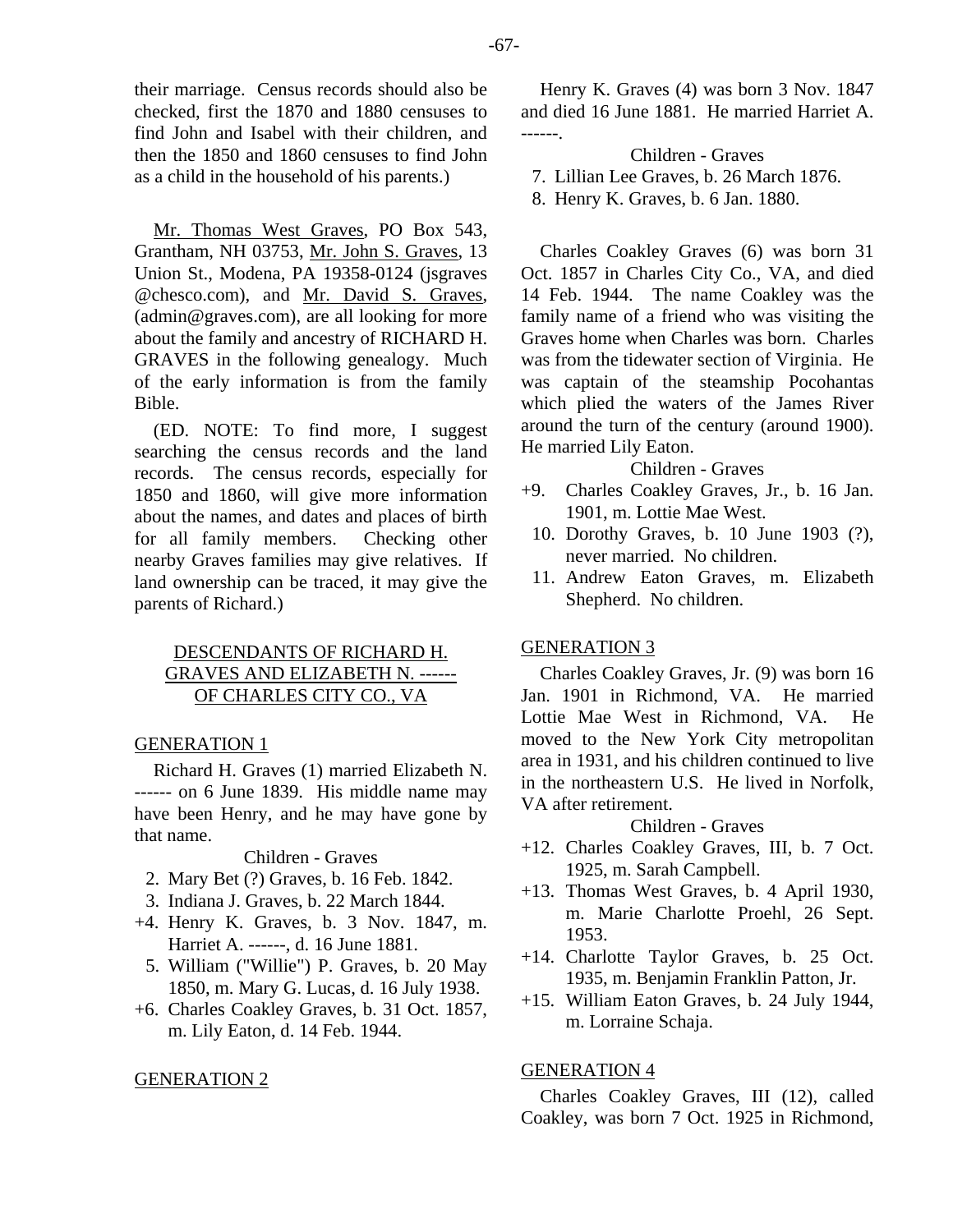- VA. He married Sarah ("Sally") Campbell of
- Vineland, NJ. He is a medical doctor.

Children - Graves

- +16. John S. Graves, m. Susan ------.
	- 17. David S. Graves (twin), not married in 1999.
	- 18. Robert O. Graves (twin), m. Sandra Thompson. 4 children.
- +19. Michael S. Graves, m(1) Catherine ------, m(2) Susan ------.
	- 20. Charles C. Graves, not married in 1999.
	- 21. Laurel A. Graves, not married in 1999.

Thomas West ("Tom") Graves (13) was born 4 April 1930 in Washington, DC. He married Marie Charlotte Proehl of Iowa City, IA on 26 Sept. 1953 in Iowa City.

Children - Graves

- 22. Thomas West Graves, Jr., b. 10 Aug. 1955, not married in 1999.
- 23. William Arthur Graves, b. 3 July 1957.
- +24. Andrew Eaton Graves, b. 3 July 1957, m. Charlotte Gherardi, July 1979.
	- 25. William Graves, b. 8 April 1959, d. by 1999.
- +26. Sarah Taylor Graves, b. 14 Sept. 1960, m. Karl Philippi, June 1989.
- +27. Edward Charles Graves, b. 31 May 1964, m. Corina Law.

Charlotte Taylor Graves (14) was born 25 Oct. 1935 in Neptune, NJ. She married Benjamin Franklin ("Frank") Patton, Jr. of Westfield, NJ.

# Children - Patton

- 28. Jennifer Patton
- 29. Martha Patton, m. Thomas Hart.
- 30. Charlotte Patton

William Eaton Graves (15) was born 24 July 1944 in Long Branch, NJ. He married Lorraine Schaja of South Orange, NJ.

Children - Graves

- 31. Emily Graves
- 32. Andrew Graves
- 33. Susan Graves

Mrs. Betty Fleischacker, 2219 West Hill Farm Dr., Staunton, VA 24401, is very anxious to find the parents and earlier ancestry of her grandmother, RUBY HORTENCE GRAVES. All she knows is below. The family was split up early, and she does not know names of relatives.

# DESCENDANTS OF RUBY HORTENCE ("TENNIE") GRAVES AND JOHN CLINTON BURKE OF TEXAS

# GENERATION 1

Ruby Hortence Graves (1), called "Tennie" or "Tinnie", was born about 1885 in TX, and died in late 1912 or early 1913 in TX. She married John Clinton Burke about 1899 in TX at age 14. He was born about 1881 in TX. His father, William F. Burke, was born about 1855 in GA, and died in 1924 in Roswell, NM, and his mother, Margaret, was born in TN. Tinnie's father was born in GA and her mother in AL. There was a Ruby Burke who died 7 Sept. 1913 in Bexar Co., TX, who might be Tinnie.

The family was listed in the 1910 census for Concho Co., TX, and included John, Tinnie, and their first 4 children. They had been married 11 years, and all family members were born in TX.

After the death of Tinnie, John Clinton Burke apparently left the youngest, Ovie Lillian, to be raised by another family, and he took the other children to California.

## Children - Burke

- 2. William C. Burke, b.c. 1901.
- 3. Ruby C. Burke, b.c. 1903.
- 4. John Clinton Burke, b.c. 1907. He was in the military service.
- 5. Della M. Burke, b.c. 1909.
- 6. Irene Burke, b.c. 1910 or 1911, m. Albert Jones.
- 7. Ovie Lillian Burke, b. 23 Aug. 1912. She was raised by another family in NM. Mother of Betty Fleischacker.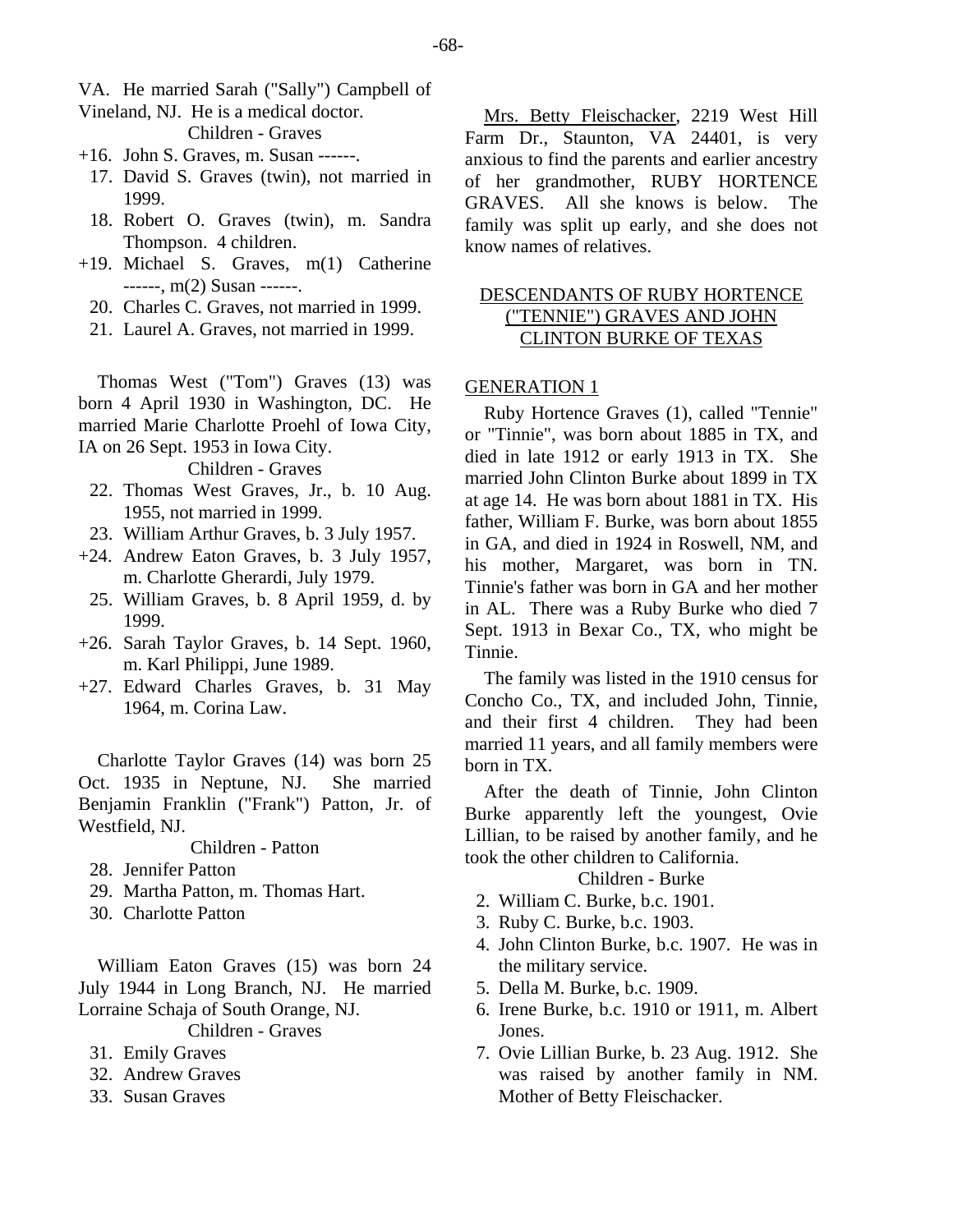Danny & Gaye Fowler, Rt. 2, Box 206, Hico, TX 76457 (brown8949@htcomp.net), and Mr. Jeffrey Edward Graves, 231 North Electra St., Gallatin, TN 37066, are looking for the ancestry and more information about the family of CHARLES GRAVES, discussed below.

# DESCENDANTS OF CHARLES GRAVES AND ELIZABETH EPHLAND OF AR

## GENERATION 1

Charles Graves (1) married Sarah Ephland (or Epland or Eplan). They lived in AR.

Children - Graves

- +2. George Washington Graves, b. 23 May 1852, m. Lucy Tolin Reed, 22 Nov. 1882, d. 17 Feb. 1918.
	- 3. Charles Graves, Jr., died at age 18.
	- 4. Thomas Jefferson Graves
	- 5. Nancy Ann Graves, m(1) William Kelly, m(2) Thomas Smith.
	- 6. Edward Melton Graves
	- 7. Amberous Merritt Graves

## GENERATION 2

George Washington Graves (2) was born 23 May 1852 (or 1853) in AR, died 17 (or 18) Feb. 1918 in Bakersfield, CA, and was buried in Bakersfield. He married Lucy Tolin Reed on 22 Nov. 1882 in Brown Co., TX. It is believed that she had been married at least once before and that Tolin and/or Reed was the name of her previous husband. They moved to CA. Lucy last lived in Brownsville or Rising Star, TX.

## Children - Graves

- 8. Ara Elizabeth ("Lizzie") Graves, m. ------. G-grandmother of Gaye Fowler.
- 9. Dollie Agnes Graves
- 10. Marion Harvey Graves
- 11. Ethel Eugene Graves
- 12. Annie Othelia Graves
- 13. Meritt Emmett Graves
- 14. Lena Allen Graves
- 15. Essie Sylvania Graves
- 16. Joseph Monroe Graves
- 17. John Edward Graves (called "J. E."), b. 20 March 1907, m. Ruth Jennie Land, d. 11 March 1964 (Fullerton, CA). She was b. 13 June 1906, d. Nov. 1979. They were both bur. Loma Vista Memorial, Fullerton, CA. He last lived in Fullerton, CA, and she last lived in Porterville, CA. Grandparents of Jeffrey Graves.

Mrs. Juanita Martinez, 2809 Carlisle Rd., Birmingham, AL 35213-3417, and Mrs. Sarah Ann Nabors Watson, 95 Watson Dr., Guntersville, AL 35976, want to know the ancestry of LEMUEL GRAVES in the following genealogy. Most of this is from Sarah Watson's genealogy, "The Family History of John Henry Graves", 1976.

# DESCENDANTS OF LEMUEL GRAVES AND REBECCA DEAN OF NC & AL

## GENERATION 1

Lemuel (or Lemual) Graves (1) was born about 1827 in NC, and died between 1860- 1880 (probably about 1865) in AL, probably in Union Grove. He married Rebecca Dean on 12 Jan. 1851 in Jackson Co., AL. She was born about 1828 in NC, and died 26 Jan. 1917 in Union Grove, Marshall Co., AL. They were both buried in Sweet Home, Union Grove, Marshall Co., AL. The family was from Randolph Co., NC. They moved to AL from NC before 1850, since in that year Lemuel was listed as a laborer, age 33, in the household of John B. Graves (family 533, Jackson co., AL). In that same 1850 census, family 532 was headed by Sarah Deane, age 54, with daughter Rebecca, age 23, and other children Thomas, Martha and Nancy. Lemuel Graves and Rebecca were in the 1860 census for Marshall Co., AL. Lemuel was not listed in the 1880 census, and the 1870 census was unreadable.

The 1850 Marshall Co., AL census listed James Graves and Eliza Jane Walker (gen. 98)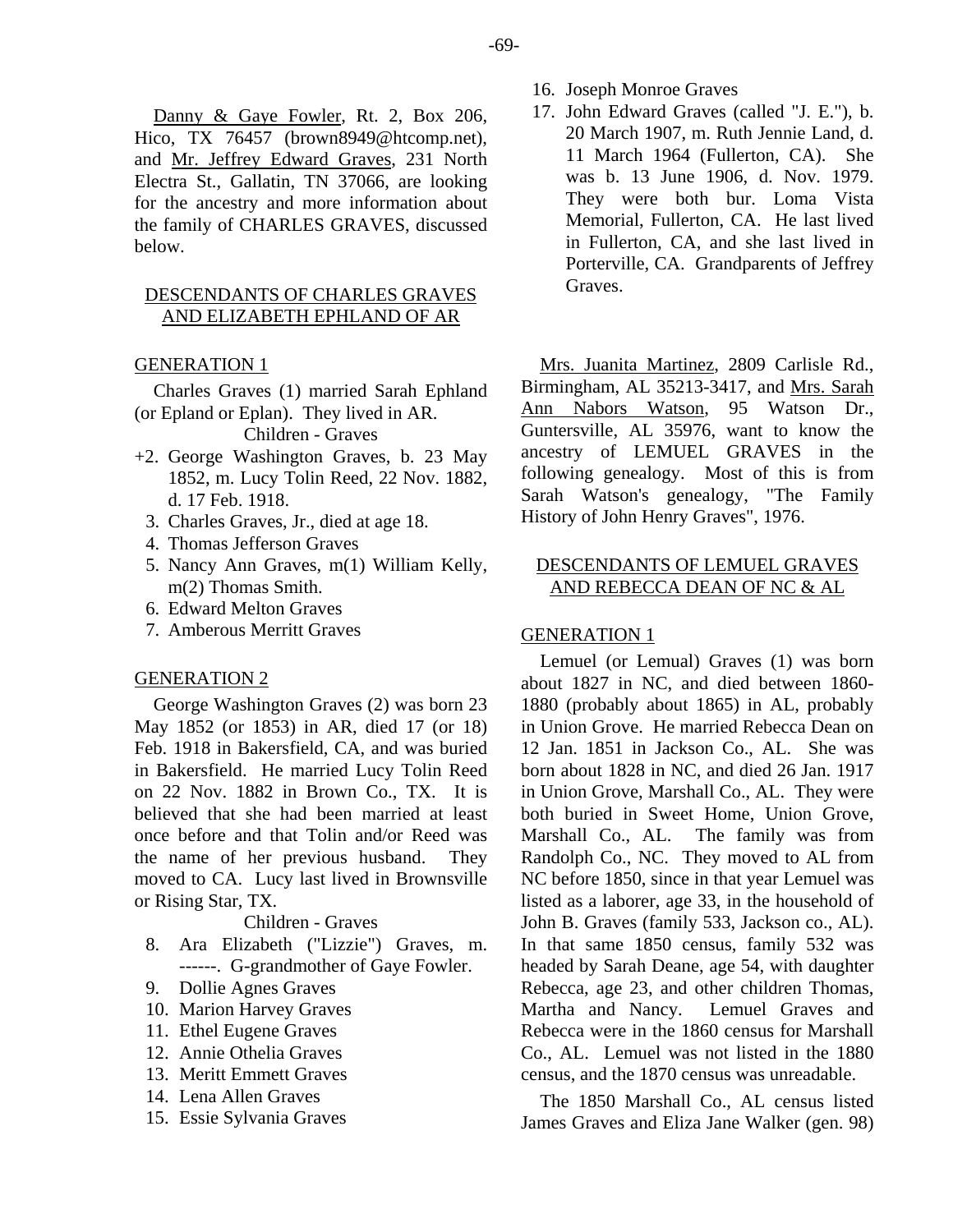and their children. The 1860 census for Marshall Co. listed Eliza Jane without James Graves (who had died), and Lemuel Graves and family. It is believed there could be a connection between these two families, although James could not have been the father of Lemuel, since James and Eliza did not marry until 1833.

It is likely that John B. Graves (born about 1824 in NC, mentioned above, gen. 292) was a brother of Lemuel Graves. They were in the census together and both married Dean daughters. It is also likely that another brother was Leonard Graves (in the 1880 Marshall Co., AL census), born about 1832, married Elizabeth (b.c. 1840), who had children Sarah (b.c. 1857), Hardis (b.c. 1863), and John (b.c. 1867). They may have been descended from John Graves and Margery Harvey (gen. 77) through their son Leonard Graves.

Graves heads of household in the 1840 AL census were Elijah and William in Jackson co., John C., Jesse, James Jr., James Sr., F., Thomas, William, Alex, Latham, and Doctor in Blount Co., and James in Marshall Co.

Children - Graves

- +2. Robert Benjamin Graves, b.c. 1852, m. Sarah Brown. Bur City Cem., Cullman, AL.
	- 3. William F. Graves, b.c. 1853. Twin of John Henry Graves.
- +4. John Henry Graves, b.c. 1853, m(1) Fannie Brooks, m(2) Mary Ann Turner, 29 May 1881, d. 4 July 1918.
	- 5. Thomas O. Graves, b.c. 1857, m. Lucinda Williams. Bur. Union Grove Cem.
	- 6. Jordan L. Graves, b. 1859.
	- 7. Leonard Graves, b.c. 1866. He was listed with his probable mother Rebecca in the 1880 census in the household of Robert B. Graves.

# GENERATION 2

Robert Benjamin Graves (2) was born about 1852, and was buried in City Cem., Cullman, AL. He married Sarah Brown.

Children - Graves

8. Emalia Graves, b.c. 1875.

9. James Graves, b.c. 1878.

John Henry Graves (4) was born about 1853 in AL, and died 4 July 1918 in Union Grove, Marshall Co., AL. He first married Fannie Brooks. She was born about 1856, died in 1881, and was buried in MS. Her father was John Brooks, born 1805, died 15 June 1863, and her mother was Margaret ("Peggy") (Wilson) Barnard, born 15 Jan. 1815, died 19 Feb. 1884, both buried in Oleander.

He married second Mary Ann Turner on 29 May 1881 in Marshall Co., AL. She was born 16 July 1853, and died 18 Jan. 1935 in Union Grove, Marshall Co., AL. Her father was Andrew Jackson Turner, born 1827, died 1 Aug. 1887, and her mother was Elizabeth Waters, born 1830, both buried in Sweet Home, Union Grove, Marshall Co., AL.

Children - Graves, by Fannie Brooks

- +10. Modella Graves, b. 18 Dec. 1876, m. Daniel Webb Burgess, 6 March 1898, d. 8 Nov. 1953.
- +11. Mollie Ada Graves, b. 19 Sept. 1879, m. Dallas H. Bunch, 16 Oct. 1898, d. 31 Oct. 1918.

Children - Graves, by Mary A. Turner

- +12. Willie Ann Graves, b. 13 April 1882, m. Marcus Buddy Hill, 8 Dec. 1904, d. 5 Feb. 1951.
- +13. Emmett McCoy Graves, b. 15 Feb. 1885, m. Georgie Bell Martin, 3 Sept. 1905, d. 23 Sept. 1968.
- +14. General Jackson Graves, b. 9 Jan. 1887, m. Pocahontas King, 6 Dec. 1917, d. 16 Dec. 1965.
- +15. Thomas Walter Graves, b. 2 Oct. 1888, m. Jessie Williams Short, 21 Oct. 1923, d. 14 June 1953.
- +16. Millie Lou Graves, b. 4 Aug. 1892, m. Wiley Harrison Cantrell, 29 Oct. 1916, d. 26 Oct. 1974.

The first 2 generation for John B. Graves (mentioned above) are below. Additions to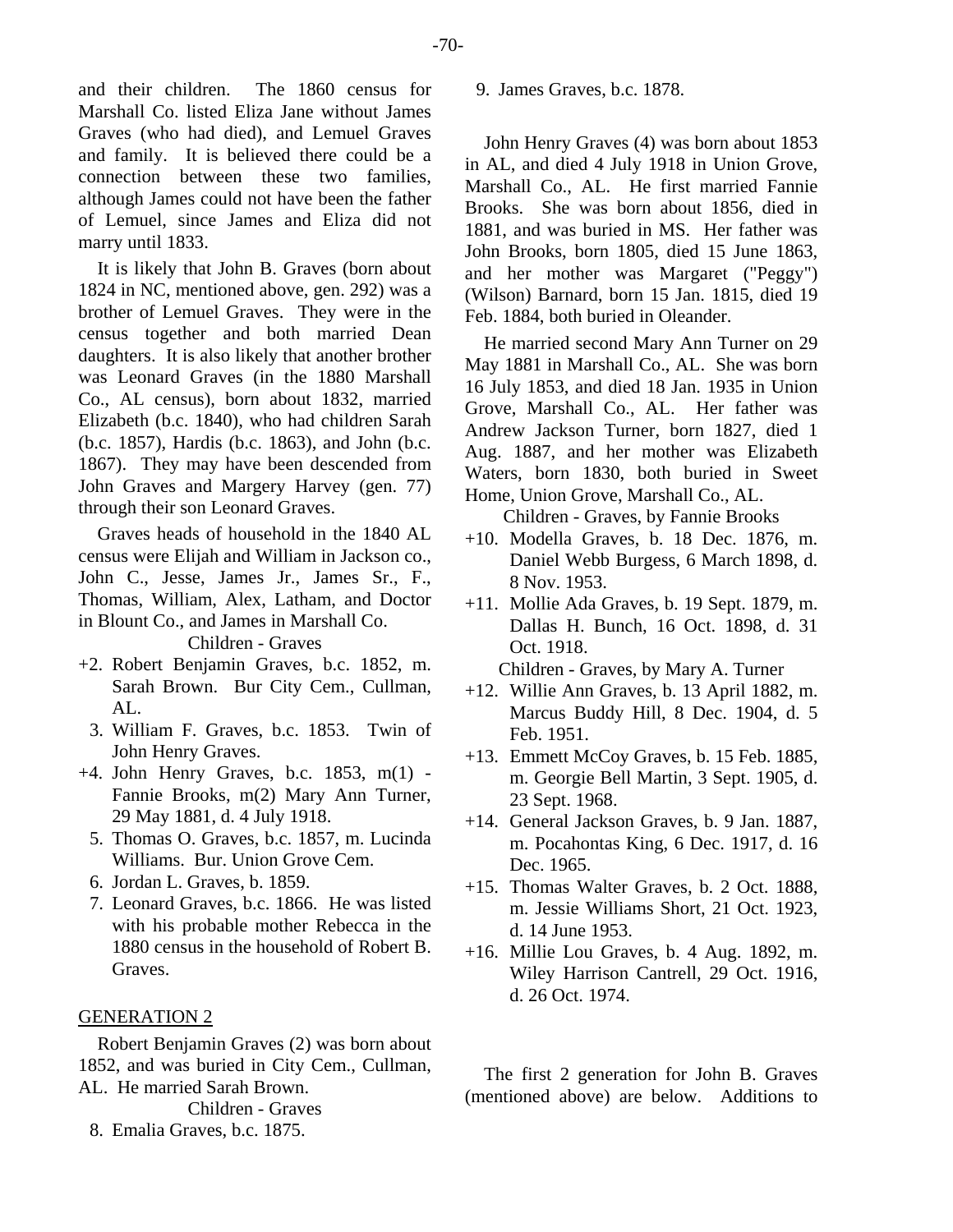this would be appreciated by Mrs. Jo Ann Corbell, 627 Elton, Houston, TX 77034.

# DESCENDANTS OF JOHN B. GRAVES AND ANN DEAN OF NC & AL

## GENERATION 1

John B. Graves (1) was born about 1824 in NC, and died about 1854 in Blount Co. or Marshall Co., AL. He married Ann Dean. She was born about 1825 in NC. The family was listed in the 1850 census for Jackson Co., AL, as follows: John B. Graves, 26, NC; Ann, 25, NC; Elizabeth, 1/12, AL; Lemuel Graves, 33, NC. It seems likely that Lemuel was a brother of John; he may be the Lemuel, b.c. 1828, with wife Rebecca, in the 1860 census for Marshall Co., AL.

After John died, Ann secondly married Adam Whisenant in 1856 in Marshall Co., AL. Children - Graves

+2. Sarah Elizabeth Graves, b. 18 Aug. 1849, m. Andrew Jackson Tolton, 4 June 1875, d. 13 April 1939.

## GENERATION 2

Sarah Elizabeth Graves (2) was born 18 Aug. 1849 in Jackson Co., AL, and died 13 April 1939 in Etowah Co., AL. She first married Elias Oden in 1868 in Laurence Co., AL. She secondly married Andrew Jackson Tolton (or Tarlton) on 4 June 1875 in Morgan Co., AL. He was born 1 Jan. 1833 in AL, and died 10 March 1904 in Etowah Co., AL.

## Children - Tolton

+3. Luther Andrew Tolton, b. 7 Oct. 1880, m. Ida Adelle Daniell, d. 18 June 1958.

It is believed that these families may be descended from JOHN GRAVES and Margery Harvey, summarized in the following paragraph.

# DESCENDANTS OF JOHN GRAVES AND MARGERY HARVEY

#### OF RANDOLPH CO., NC

## GENERATION 1

John Graves (1) was born before 1765 (probably about 1750), and probably died in 1811. According to Miss Laura L. Walker (from information originally supplied by Mrs. Nellie (Cox) Beane), John was born in England. His will was dated 5 Jan. 1811, and probated in Nov. 1811 in Randolph Co., N.C. (Will Book 3, p. 311). His wife was Margery (or Marjory), probably Margery Harvey. She and their son Samuel were executors of the will. Beneficiaries were wife Margery and children Mary, Elizabeth, Samuel, William, Leonard, and John Jr. Not all of the following 9 children are proven. They are considered by Miss Sheppard as possibly being the children of John and Margery. All except Richard, Anne, and Gillum were mentioned in John Graves' will. Richard Graves (his son?) was witness to the will. There are obvious discrepancies between the accounts and possibilities given in the book by Lillian Sheppard and that by Aubrey Graves. According to information from Mrs. Sivells, one of the daughters married Joel Hudson and another married Mike Harvey.

Children - Graves

- +2. Samuel Graves, b.c. 1765-1770, m. Zylphia ------, c. 1790, d. 1830-1840.
- 3. William Graves, d. 1792 (Randolph Co., N.C.). Apparently never married.
- +4. Richard Graves, b. 1769, m. Hannah Fincher, d. 15 June 1849.
	- 5. Elizabeth Graves
- 6. Leonard Graves
- +7. John Graves, Jr., b. 2 Jan. 1790, m. Margaret Brookshire (?), d. 7 March 1883.
- +8. Gillum Graves, b.c. 1790, m. Sarah ------, d. before 1830.
	- 9. Anne Graves, d. between 1791 and 5 Jan. 1811.
- 10. Mary Graves, b.c. 1800-1810.